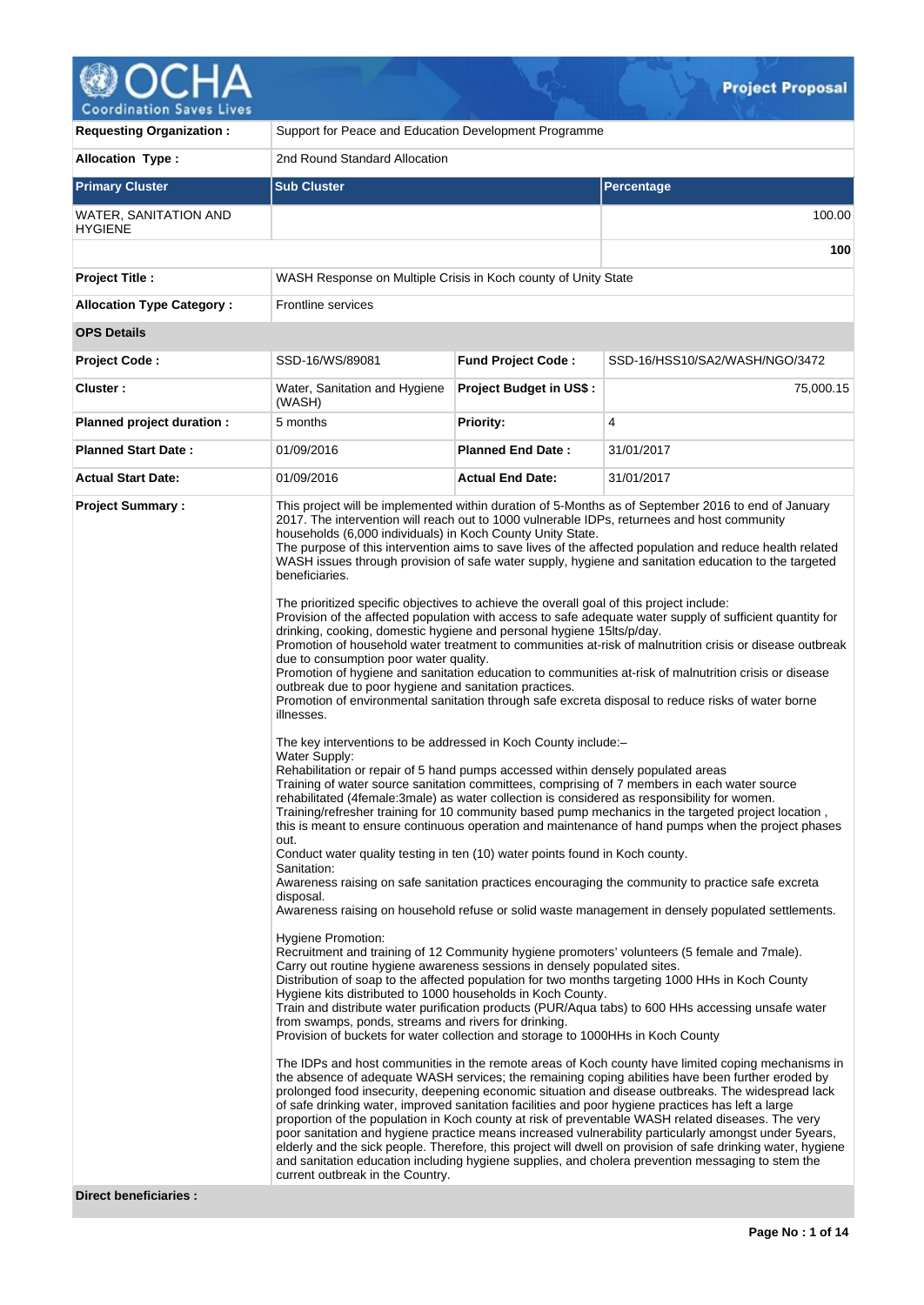| <b>Men</b> | <b>Women</b>      | Boys'             | <b>Girls</b> | <b>Total</b> |
|------------|-------------------|-------------------|--------------|--------------|
| .200       | .700 <sup>1</sup> | .500 <sup>1</sup> | .600         | 6,000        |

## **Other Beneficiaries :**

| <b>Beneficiary name</b>                                     | <b>Men</b>      | <b>Women</b> | <b>Boys</b> | <b>Girls</b> | <b>Total</b> |
|-------------------------------------------------------------|-----------------|--------------|-------------|--------------|--------------|
| Internally Displaced People                                 | 450             | 620          | 530         | 580          | 2,180        |
| People in Host Communities                                  | 736             | 1.064        | 700         | 750          | 3,250        |
| Children under 5                                            | 0               |              | 260         | 263          | 523          |
| Trainers, Promoters, Caretakers,<br>committee members, etc. | 14 <sub>1</sub> | 16           | 10          |              | 47           |
| المتحامية والمستحال فمحوا والمحار                           |                 |              |             |              |              |

## **Indirect Beneficiaries :**

This project will also support 1000 indirect beneficiaries who will be receiving messages of good hygiene and sanitation practices from those who attended training on hygiene promotion. It is more likely that those who received water treatment products and soap can also be able to share with relatives as most of South Sudanese communities have the spirit of generosity for one another.

#### **Catchment Population:**

According to County SSRRC Secretary, the population of Koch County is estimated to be around 15,658 households according to head count of April 2016. This includes both IDPs and host residents. A large percentage of the Koch population fled to the POC in Bentiu and others to neighboring Jonglei state while the most vulnerable fled to swamps and forests away from the reach of assailants. The civilian population has effectively been cut off from all economic and civil services, including access to life saving, humanitarian assistance. However, World Relief is on ground responding in Health, Nutrition, Education and Food security and livelihoods. people in health centers and schools will also benefit from this project.

#### **Link with allocation strategy :**

The populations in Unity State have been experiencing conflict, deepening economic crisis and increasing food insecurity and acute malnutrition respectively resulting to vulnerability to health issues. Populations in remotes areas of Koch Counties have extremely limited access to clean water and low knowledge of safe sanitation and hygiene practices. These have resulted into severe shortages of safe water supply in densely populated areas.

The proposed project has been designed to ensure that the targeted conflict-affected communities have continued and regular access to safe water supply and good hygiene practices to safe guard the affected population from water related diseases. The main components and activities of this programme are in line with life-saving sector activities of providing access to emergency WASH needs to Save lives and alleviate suffering by providing multi-sector assistance to people in need. This project will focus on saving lives and alleviating immediate suffering from acute water shortages and communities at risk of malnutrition or disease.

The components of this proposal links with WASH Cluster's 2016 strategy of ensuring access to safe water supply, sanitation facilities and good hygiene practices to vulnerable population and 2016 HRP objectives; Affected people are ensured with safe, equitable, and sustainable access to sufficient quantity of water for drinking, cooking, and personal and domestic hygiene (15 l/p/day). Affected people have hygienic living environment through provision of sanitation services that are secure, sanitary, user-friendly and gender-appropriate. Affected people have access to improved hygienic practices, hygiene promotion and delivery of hygiene products and services on a sustainable and equitable basis.

The project will assist 6, 000 vulnerable IDPs individuals and host community beneficiaries in Koch county. Participatory process will be employed in the selection of the beneficiaries, household registration and beneficiary-list verification exercises; this shall be done through the help of community leaders and beneficiaries' representatives. The selection criteria will be based on women (ratio higher for women headed households and pregnant women), children (ratio higher for children living in child-headed households), older people (ratio higher for the infirm), physically and mentally disabled people, people living with HIV/AIDS, weak and sick children (malnourished), people either separated from or without access to the main focus of relief and displaced people scattered among the host community (might not receive the same assistance as those who are living in camps or settlements); the selection will be done through consultative meetings with stakeholders that include County and Payam authorities, village leaders and representatives from the target communities. Specifically women and also persons with disabilities will be consulted and actively involved in the beneficiary selection.

#### **Sub-Grants to Implementing Partners :**

| <b>Partner Name</b> | <b>Partner Type</b> | <b>Budget in US\$</b> |
|---------------------|---------------------|-----------------------|
|                     |                     |                       |

## **Other funding secured for the same project (to date) :**

| <b>Other Funding Source</b> | <b>Other Funding Amount</b> |
|-----------------------------|-----------------------------|
|                             |                             |
| Organization focal point:   |                             |

# **Name Title Email Phone** Mr. Soro Mike Hakim Chief Executive Offcer spepdngo@gmail.com 0955028317 Mr. James Taban Nunch Taban WASH Program Officer tabanj.spedp@gmail.com 0955055760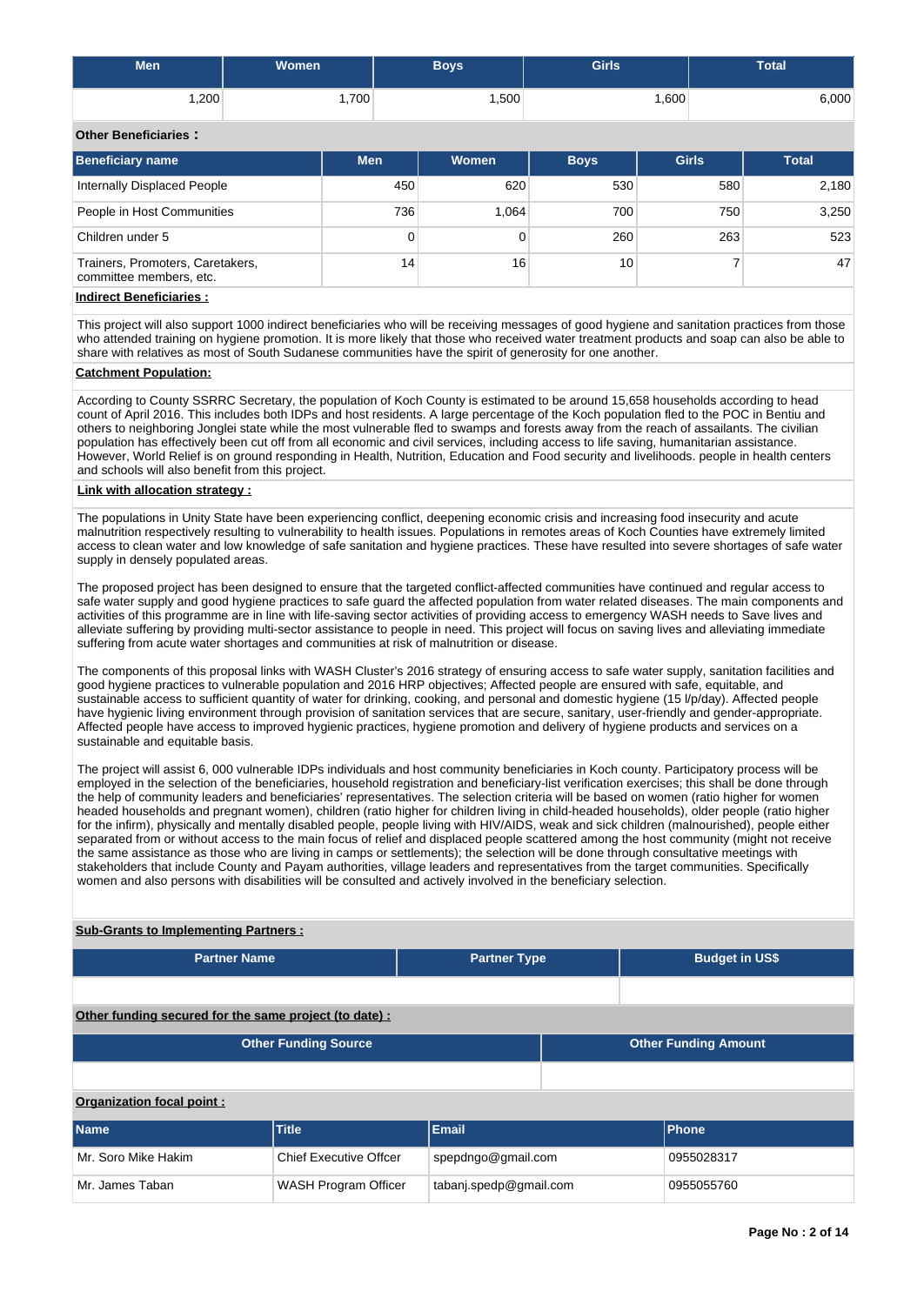| Mr. Tereka James | <b>Operation Manager</b> | terekajames2000@yahoo.com | 0955028736 |
|------------------|--------------------------|---------------------------|------------|
| Mr. Ronald Dunvo | Accountant               | ronalddunyo@gmail.com     | 0955600100 |

## **BACKGROUND**

## **1. Humanitarian context analysis**

South Sudan is faced with a myriad of challenges, some of which arise from historical marginalization, poverty and under-development; others are driven by more recent events, including the conflict which began in December 2013 and the recent skirmishes in Juba which caused broader insecurity throughout the country, and severe economic decline have conspired to worsen an already dire humanitarian crisis in South Sudan. More than 2.5 million people have fled their homes – internally and to neighboring countries. Forty percent of the population now faces life-threatening hunger, with some people on the brink of starvation as well as limited access to basic social services as numerous areas in South Sudan are difficult to access due to a variety of factors, including conflict, poor roads and limited communication networks.

Unity State experienced recurrent clashes since the outbreak of the conflict on 15th December 2013 despite numerous ceasefires, including a signed peace agreement in August 2015.The conflict intensified during the 2015 wet season into a series of conflict events and violent cattle raids in which armed groups reportedly attacked villages throughout southern and central Unity State, burning shelters and looting humanitarian supplies, targeting civilians, and causing widespread displacement. This caused hardship to communities in central and southern Unity, and has prevented humanitarian assistance to those who have either remained or returned to their pre-crisis locations. As of February 2016, the population of Bentiu PoC appears to have stabilized at 120,278 individuals, following a large influx of IDPs during 2015. Outside of the PoC, some 569,099 individuals are estimated by IOM to be displaced from communities within Unity State. In January 2016, the security situation in Unity State has improved, allowing some humanitarian actors to recommence activities in several formerly hard-toreach areas like Guit, Koch, Maryandit leer etc. Populations hiding in the bushes including some from the PoC in Rubkona have started returning to their homes of origin. However, the challenges witnessed include lack of food or starvation and access to clean water declined significantly. Little change is observed in access to clean water since late 2015, likely because of response from partners by repairing the destroyed hand pumps, protected wells and provision of WASH NFIs and chlorine for water purification. The increased IDPs and host communities populations in Koch, puts pressure on already limited resources. Most of the WASH infrastructures in Koch have been destroyed during the crisis and needs rehabilitation. Lack of access to safe water and good hygiene and sanitation practices heightens risks of infection and leaves the population predisposed to waterborne illnesses like cholera, AWD, malaria etc. This is particularly severe in swamp areas, where the swamp is often used as both a water source and a place for defecation, leading to direct contamination. This intervention will dwell on provision of safe drinking water, hygiene supplies, and cholera prevention messaging to stem the current outbreak in the Country. Hand pumps destroyed shall be repaired to provided the community with access to safe water, meanwhile those accessing water from rivers or swamps shall be provided with aqua tabs or PUR to promote household water treatment to ensure that the water is safe for human consumption.

## **2. Needs assessment**

#### Assessment report

According to the County SSRRC Secretary estimated the population of Koch County to be around 15,658 households according to head count of April 2016. This includes both IDPs and host residents. The civilian populations have been cut off from all economic and civil services, including access to life saving, humanitarian assistance due to conflict and inaccessibility. There are limited humanitarian interventions in this county with only World Relief responding on Health, Nutrition, Education and Food security and livelihoods.

#### Water Supply

Almost 80% of water used for domestic purposes (drinking, cooking and bathing) is collected from the nearby swamps and rivers. Water collected from the swamps has high turbidity, seen micro-organism and above all smells. People do not treat the dirty water (not even boiling) and drinking it directly has a clear impact of waterborne diseases. There are no functioning water committees in the area and key respondents noted that there is only one trained pump mechanic. This also partly accounts to why more than 10 out of the 17 boreholes are not broken down.

#### **Sanitation**

There are few households with simple pit latrines. Even those with the latrines seemed to be old enough for usage. Open Defecation practice is the norm by most of the community members. Children were observed to practice OD in standby surface. There is no specified area for the open defecation which make the community more prone to diseases since the fecal matter is spread everywhere, the risk is even higher during the rainy/ flood season, reported by one of the KIs.

#### **Hygiene**

Hygiene generally is poor in the assessed payams ranging from personal to household hygiene. Lack of access to soap, clean utensils and water collection buckets and jerrycans has led community to use dirty containers for water collection. Children were more visible to present poor hygiene practices with some having flies in their eyes that could lead to trachoma and in turn blindness.

From the households assessed, all members interviewed did not wash their hands purposely; and only washed their hands while washing their faces and sometimes before/while cooking and eating food. There is absolutely no knowledge of hygiene practices in the families, which is the main cause of water borne diseases (diarrhea, amoeba dysentery). Women deal with menstruation period by using rags/ torn clothes which are washable but due to lack of soap and lack of hygiene practices, they are a high risk of Urinary tract infections. A key informant noted with great concern that women and girls of reproductive age suffers a lot when it comes to those periods.

The low hygiene practice is attributed to few hygiene promoters who were trained by Mediar are no longer on ground. And from the observations during the assessment, faeces were observed around the houses of some of the households, an indication that there is a low hygienic practice.

The main water/sanitation related diseases in the assessed payams include malaria which is rated very high, diarrhoea, typhoid, intestinal parasite, bilharzia, eye diseases and skin infections.

## **3. Description Of Beneficiaries**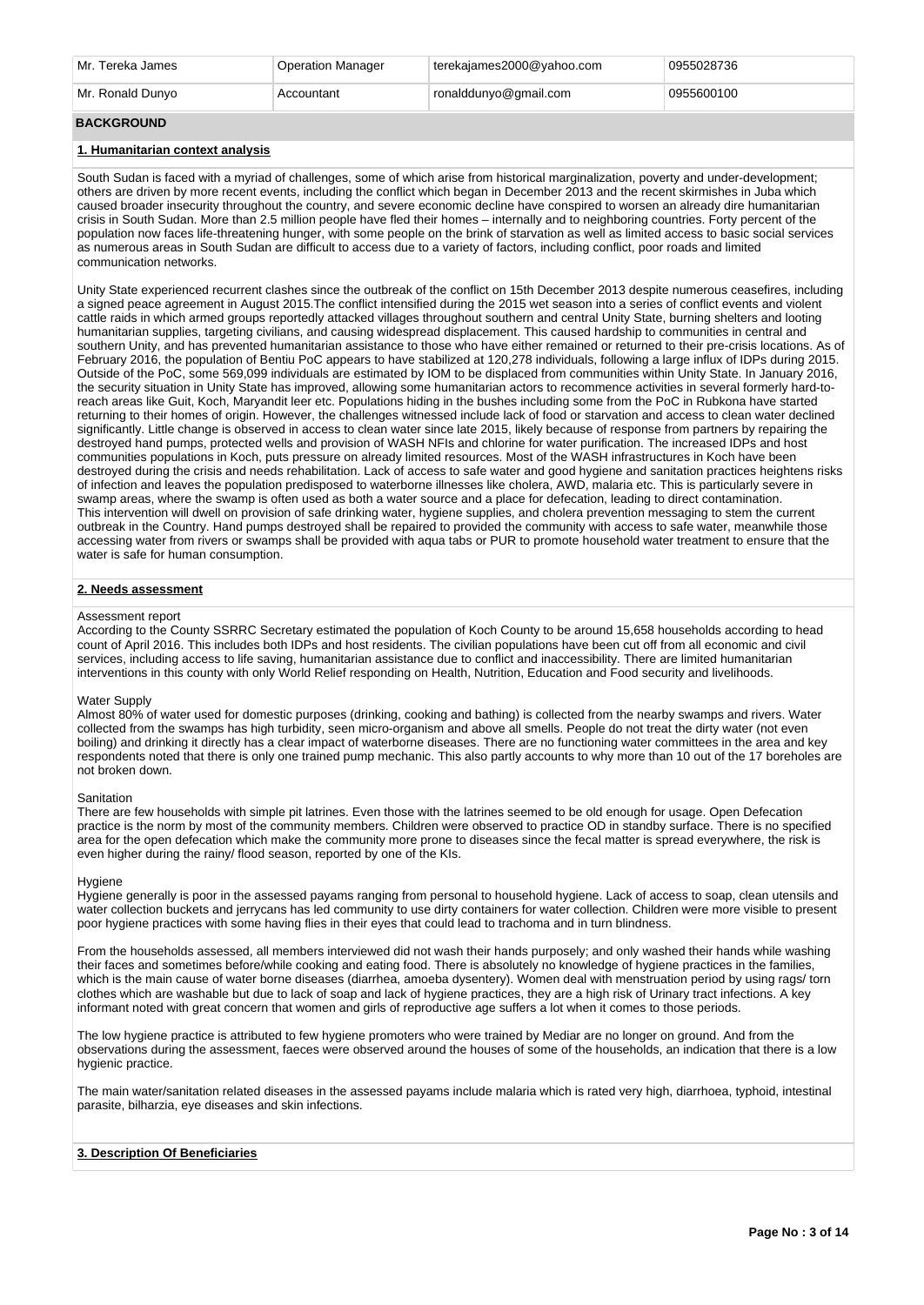The project will target 1700 women, 1200 men, 1500 boys and 1600 girls including under 5years, elderly and people with disabilities. We will work closely with the relevant authorities to identify women (ratio higher for pregnant women), children (ratio higher for children living in child-headed households), older people (ratio higher for the infirm), physically and mentally disabled people, people living with HIV/AIDS, weak and sick children (malnourished), people either separated from or without access to the main focus of relief and displaced people scattered among the host community (might not receive the same assistance as those who are living in camps or settlements) with no access to safe water supply. A committee shall be formed that include the local authorities i.e. Payam Administrators, County and Payam WASH focal persons, local chiefs, village leaders, women and youth representatives. This project intervention will target Ganyi payam in Koch County Unity State. 1000 vulnerable households will be targeted for this project.

Hygiene promotion provides a practical way to facilitate community participation, accountability and monitoring in the WASH programmes. Therefore, community hygiene promoters volunteers shall be identified and recruited within the community, they will directly participate in the project planning, implementation and monitoring to promote ownership and effective sustainability after the project phases out.

Complaints or project feedback shall be channeled through local authorities at Payam level, camp leaders or direct to the SPEDP project implementing staff. Community survey will be done to find out how the beneficiaries prefer to complain. Project documentation will be shared with beneficiaries for accountability purpose. A group will be established to monitor the project that will include the chiefs, camp leaders and community hygiene promoters' volunteers. These Beneficiaries will be targeted and promoted to participate in activities planning through the existing or the new committees that are going to be formed and that will ensure transparency and accountability as training on various managerial and monitoring issues will be provided to the committees and community will be involved on the design and the implementation through negotiation, focus group discussions, consultation etc.

## **4. Grant Request Justification**

The project proposes to provide households that are currently experiencing a humanitarian crises i.e. acute water shortages or poor water quality and poor hygiene and sanitation practices including those communities at risk of malnutrition, WASH related diseases. The proposed intervention will link between disease and environment i.e. cholera, diarrheal diseases, acute respiratory infection, malaria and malnutrition as being the most common causes of death in emergencies. This shall be addressed through minor and major repair of broken down hand pumps, water quality quality testing, provision of water purifiers for promotion of household water treatment and hygiene and sanitation education to minimize water related diseases among the affected communities. Through drinking of safe water and practicing good hygiene, people are not only less vulnerable to water related diseases but overall quality of life will be strengthened, under 5 mortality rate will be reduced. Access to safe water supply will saves time for the community members to participate on household activities that increases on their levels of income or agricultural output. The design of this intervention is based on proven success on previous WASH and FSL projects funded by CHF in Guit County State as well as the WASH project funded by NCA and Christian Aid in Aweil North County, Northern Bhar El Ghazal State . In these selected core areas, under an integrated approach, the SPEDP team will train community workers (volunteers) in each of the villages who will implement water, hygiene promotion and sanitation in response to sustainability of the project when the project phases out.

To enhance equal and sustainable use of the services, the relevant authorities and the community will be involved in design, planning and implementation of the project. Prior to the implementation of the project, the relevant actors will be engaged in monitoring and evaluation of the project to ascertain their satisfaction about the project progress. The committees to be engaged throughout the project implementation shall be given training to practically administer their roles appropriately.

#### **5. Complementarity**

This project intervention will reduce the risk of diarrheal diseases and other common water related diseases such as typhoid, intestinal parasite, bilharzia, eye diseases and skin infections. Thus, the provision and promotion of life-saving WASH activities at the individual, household, and community levels in Koch County will be regarded as a key strategy for reducing water-borne and water-related diseases in this remote area with limited WASH infrastructure resource setting. To minimize open defecation in the targeted communities, communities will be sensitized to construct households latrines using the local available materials in absence of latrine the will be encouraged to use cat method. Since this project is relatively an emergency intervention, SPEDP will work in collaboration with the local authorities and the targeted communities to sought out effective behavior-change methodologies e.g. PHAST as hygiene promotion is a rich public health literature to mitigate on diarrhea.

## **LOGICAL FRAMEWORK**

#### **Overall project objective**

To provide life saving humanitarian assistance to 6,000 displaced, returnees and most vulnerable resident households in Koch county through provision of safe adequate water supply, sanitation and hygiene education to most vulnerable populations affected by the conflict, and malnutrition.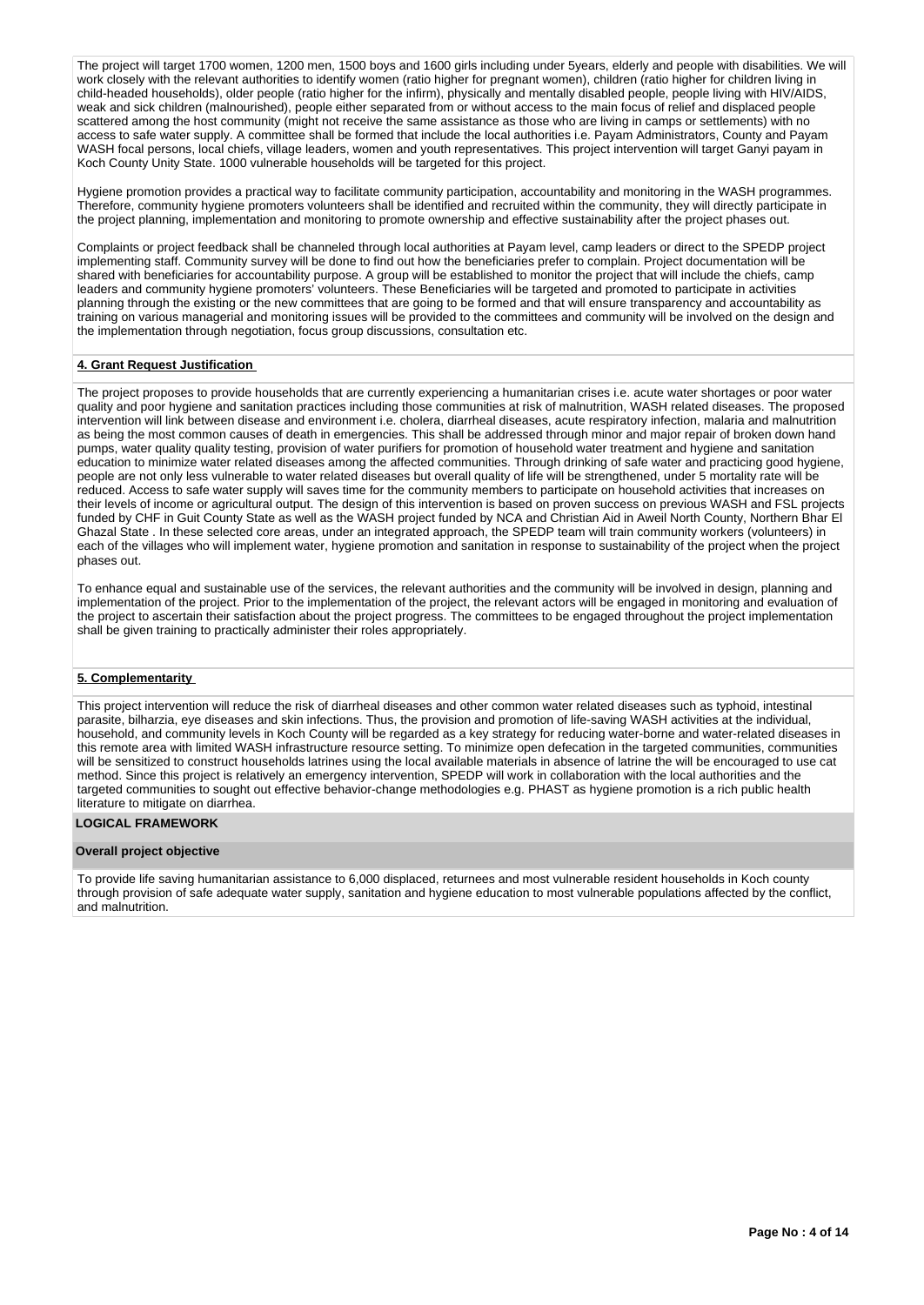| <b>WATER, SANITATION AND HYGIENE</b>                                                                                                                |                                                                                                                   |                                 |
|-----------------------------------------------------------------------------------------------------------------------------------------------------|-------------------------------------------------------------------------------------------------------------------|---------------------------------|
| <b>Cluster objectives</b>                                                                                                                           | <b>Strategic Response Plan (SRP) objectives</b>                                                                   | <b>Percentage of activities</b> |
| CO1: Affected populations have timely<br>access to safe and sufficient quantity of<br>water for drinking, domestic use and hygiene<br>(SPHERE)      | HRP 2016 SO1: Save lives and alleviate<br>suffering through safe access to services and<br>resources with dignity | 45                              |
| CO2: Affected populations are enabled to<br>practice safe excreta disposal with dignity in<br>a secure environment                                  | HRP 2016 SO1: Save lives and alleviate<br>suffering through safe access to services and<br>resources with dignity | <b>20</b>                       |
| CO3: Affected populations have knowledge<br>and appropriate behaviors to prevent and<br>mitigate WASH related diseases and practice<br>good hygiene | HRP 2016 SO2: Ensure communities are<br>protected, capable and prepared to cope with<br>significant threats       | 35                              |

**Contribution to Cluster/Sector Objectives :** Saving lives of the conflict affected vulnerable population at-risk of malnutrition crisis or water related disease outbreak.

#### **Outcome 1**

Target communities have access to sufficient quantity of potable water and water points are properly maintained by the beneficiaries to improve quality of life by reducing water related diseases among most vulnerable targeted beneficiaries affected by the conflict, and malnutrition in Koch county.

## **Output 1.1**

## **Description**

Targeted beneficiaries will have safe access and means to safe potable water for drinking and other domestic usage as per Sphere standard

## **Assumptions & Risks**

Insecurity threat to staff safety coupled with cases of looting organizational goods and assets as a result of the political and deepening economic crisis across the country.

The deteriorating security situation will stabilize in major towns as result of the deployment of the peace monitors to protect the civilians. Poor road net works will hinder delivery of assistance to rural communities. The lack of reliable banking services means that the program handles a lot of cash in the remote project offices. Price fluctuation due to economic crisis. Delay in the release of funds may delay project implementation. Limited skilled local staff on the ground may jeopardize the implementation of the project.

#### **Activities**

#### **Activity 1.1.1**

Community mobilization meetings with the local authorities from the counties, payams and the WASH department

#### **Activity 1.1.2**

Mapping of broken hand pumps in villages of Koch County

## **Activity 1.1.3**

Repair of 5 broken down hand pumps in villages accessed with no access to improved water in Koch county

#### **Activity 1.1.4**

Carry out water quality testing and monitoring of 10 water points in assessed villages of Koch County

#### **Activity 1.1.5**

Formation and training of 5 water source and sanitation committees, each committee comprising of 7members (4female:3male) in each water source rehabilitated as a means to ensure mid to long term sustainability

#### **Activity 1.1.6**

Carry out practical and theoretical training for 10 community based pump mechanics in two villages in Koch county

#### **Activity 1.1.7**

Provision of 15 India mark II fast moving kits for two villages with trained pump technicians to carry out hand pump maintenance

## **Activity 1.1.8**

Distribution of water purification products (agua tabs/PUR) to 600HHs

## **Indicators**

|                 |                                                                                                      |                                                                                                                                            | <b>End cycle beneficiaries</b> |              |                   |     | <b>End</b><br>cycle |  |  |  |
|-----------------|------------------------------------------------------------------------------------------------------|--------------------------------------------------------------------------------------------------------------------------------------------|--------------------------------|--------------|-------------------|-----|---------------------|--|--|--|
| Code            | <b>Cluster</b>                                                                                       | Indicator                                                                                                                                  | <b>Men</b>                     | <b>Women</b> | <b>Boys</b> Girls |     | <b>Target</b>       |  |  |  |
| Indicator 1.1.1 | <b>WATER, SANITATION</b><br>AND HYGIENE                                                              | Frontline # of water points/boreholes rehabilitated                                                                                        |                                |              |                   |     | 5                   |  |  |  |
|                 | <b>Means of Verification:</b> Distribution log sheets, GPS coordinates and hand pump repair details. |                                                                                                                                            |                                |              |                   |     |                     |  |  |  |
| Indicator 1.1.2 | <b>WATER, SANITATION</b><br>AND HYGIENE                                                              | Frontline # Number of emergency affected people<br>with access to improved water sources                                                   | 450                            | 850          | 550               | 650 | 2.500               |  |  |  |
| feedback        |                                                                                                      | Means of Verification: Beneficiaries registration list, baseline survey reports, Monthly water users focus group discussions and community |                                |              |                   |     |                     |  |  |  |
| Indicator 1.1.3 | <b>WATER, SANITATION</b><br>AND HYGIENE                                                              | Frontline # of water points quality tested for their<br>potability                                                                         |                                |              |                   |     | 10                  |  |  |  |
|                 | <b>Means of Verification: GPS coordinates and water testing reports</b>                              |                                                                                                                                            |                                |              |                   |     |                     |  |  |  |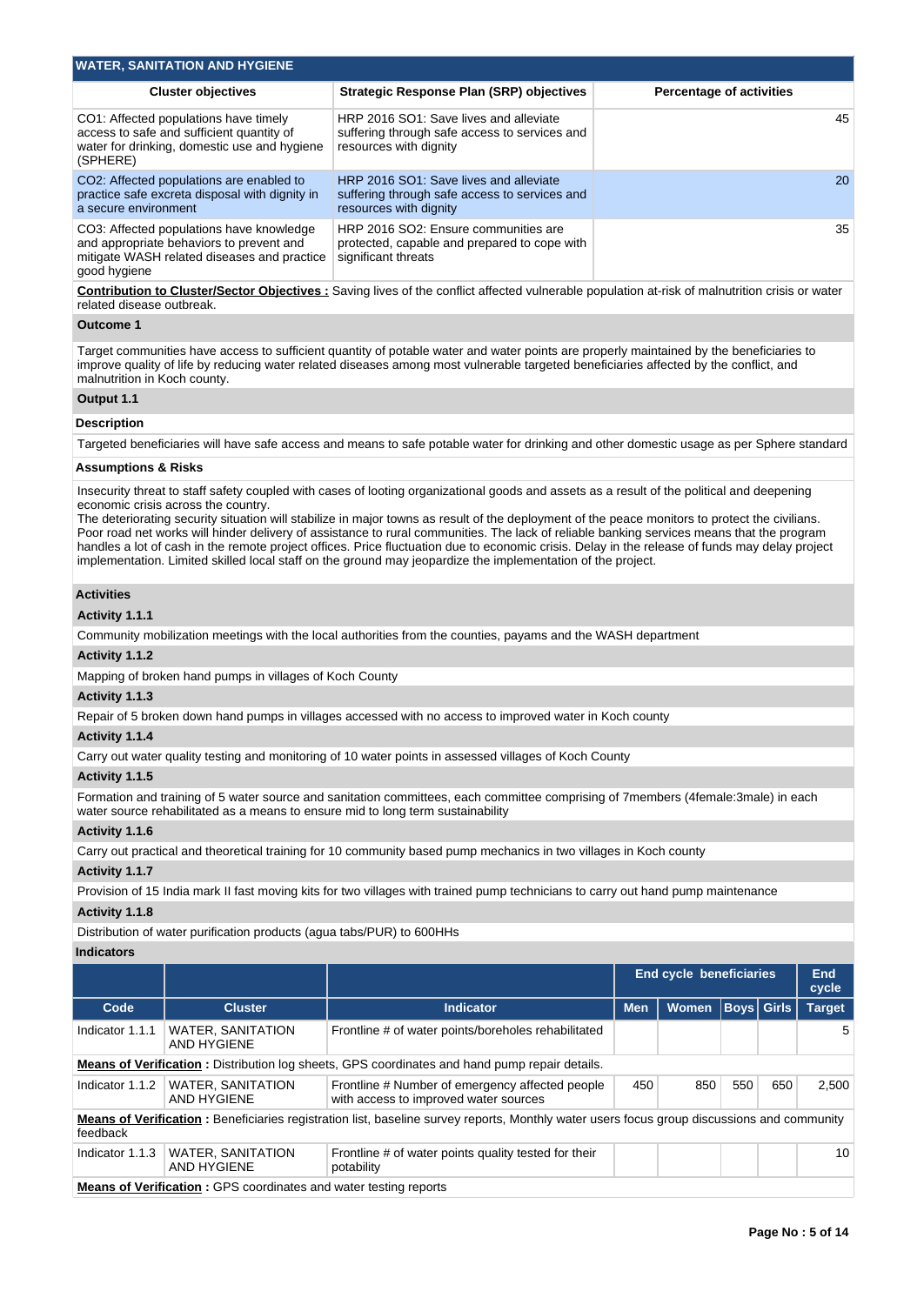| Indicator 1.1.4                                                                                                                                                                                                                                                                                                                                                                                                                                                                                                                                                                                                                                                                                                                                   | <b>WATER, SANITATION</b><br>AND HYGIENE                                  | Frontline # of water management committees<br>formed and trained                                                                             |            |                                |             |              | 5                      |  |  |  |  |  |
|---------------------------------------------------------------------------------------------------------------------------------------------------------------------------------------------------------------------------------------------------------------------------------------------------------------------------------------------------------------------------------------------------------------------------------------------------------------------------------------------------------------------------------------------------------------------------------------------------------------------------------------------------------------------------------------------------------------------------------------------------|--------------------------------------------------------------------------|----------------------------------------------------------------------------------------------------------------------------------------------|------------|--------------------------------|-------------|--------------|------------------------|--|--|--|--|--|
|                                                                                                                                                                                                                                                                                                                                                                                                                                                                                                                                                                                                                                                                                                                                                   | <b>Means of Verification</b> : Training attendance records, photos       |                                                                                                                                              |            |                                |             |              |                        |  |  |  |  |  |
| Indicator 1.1.5                                                                                                                                                                                                                                                                                                                                                                                                                                                                                                                                                                                                                                                                                                                                   | <b>WATER, SANITATION</b><br><b>AND HYGIENE</b>                           | Frontline # of India mark II fast moving kits<br>distributed to the targeted villages                                                        |            |                                |             |              | 10                     |  |  |  |  |  |
|                                                                                                                                                                                                                                                                                                                                                                                                                                                                                                                                                                                                                                                                                                                                                   | <b>Means of Verification: Distribution list</b>                          |                                                                                                                                              |            |                                |             |              |                        |  |  |  |  |  |
| Indicator 1.1.6                                                                                                                                                                                                                                                                                                                                                                                                                                                                                                                                                                                                                                                                                                                                   | <b>WATER, SANITATION</b><br><b>AND HYGIENE</b>                           | Frontline # of emergency affected people enabled<br>to practice safe water at the household level.                                           | 1,200      | 1,700                          | 1,50<br>0   | 1,60<br>0    | 6,000                  |  |  |  |  |  |
| <b>Means of Verification</b> : Household visit reports and feedback stories from the community                                                                                                                                                                                                                                                                                                                                                                                                                                                                                                                                                                                                                                                    |                                                                          |                                                                                                                                              |            |                                |             |              |                        |  |  |  |  |  |
| <b>Outcome 2</b>                                                                                                                                                                                                                                                                                                                                                                                                                                                                                                                                                                                                                                                                                                                                  |                                                                          |                                                                                                                                              |            |                                |             |              |                        |  |  |  |  |  |
| Target populations have received increased awareness on safe hygiene practices and are engaged in positive public health practices hence<br>reduced incidence of waterborne diseases by 60 %                                                                                                                                                                                                                                                                                                                                                                                                                                                                                                                                                      |                                                                          |                                                                                                                                              |            |                                |             |              |                        |  |  |  |  |  |
| Output 2.1                                                                                                                                                                                                                                                                                                                                                                                                                                                                                                                                                                                                                                                                                                                                        |                                                                          |                                                                                                                                              |            |                                |             |              |                        |  |  |  |  |  |
| <b>Description</b>                                                                                                                                                                                                                                                                                                                                                                                                                                                                                                                                                                                                                                                                                                                                |                                                                          |                                                                                                                                              |            |                                |             |              |                        |  |  |  |  |  |
|                                                                                                                                                                                                                                                                                                                                                                                                                                                                                                                                                                                                                                                                                                                                                   |                                                                          | Improved hygiene and sanitation practices and distribution of hygiene kits and soap for hand washing                                         |            |                                |             |              |                        |  |  |  |  |  |
| <b>Assumptions &amp; Risks</b>                                                                                                                                                                                                                                                                                                                                                                                                                                                                                                                                                                                                                                                                                                                    |                                                                          |                                                                                                                                              |            |                                |             |              |                        |  |  |  |  |  |
| Insecurity threat to staff safety coupled with cases of looting organizational goods and assets as a result of the political and deepening<br>economic crisis across the country.<br>The deteriorating security situation will stabilize in major towns as result of the deployment of the peace monitors to protect the civilians.<br>Poor road net works will hinder delivery of assistance to rural communities. The lack of reliable banking services means that the program<br>handles a lot of cash in the remote project offices. Price fluctuation due to economic crisis. Delay in the release of funds may delay project<br>implementation. Limited skilled local staff on the ground may jeopardize the implementation of the project. |                                                                          |                                                                                                                                              |            |                                |             |              |                        |  |  |  |  |  |
| <b>Activities</b>                                                                                                                                                                                                                                                                                                                                                                                                                                                                                                                                                                                                                                                                                                                                 |                                                                          |                                                                                                                                              |            |                                |             |              |                        |  |  |  |  |  |
| Activity 2.1.8                                                                                                                                                                                                                                                                                                                                                                                                                                                                                                                                                                                                                                                                                                                                    |                                                                          |                                                                                                                                              |            |                                |             |              |                        |  |  |  |  |  |
|                                                                                                                                                                                                                                                                                                                                                                                                                                                                                                                                                                                                                                                                                                                                                   | Monitoring and internal evaluation                                       |                                                                                                                                              |            |                                |             |              |                        |  |  |  |  |  |
| Activity 2.1.1                                                                                                                                                                                                                                                                                                                                                                                                                                                                                                                                                                                                                                                                                                                                    |                                                                          |                                                                                                                                              |            |                                |             |              |                        |  |  |  |  |  |
|                                                                                                                                                                                                                                                                                                                                                                                                                                                                                                                                                                                                                                                                                                                                                   | Carry out base line survey before start of the project                   |                                                                                                                                              |            |                                |             |              |                        |  |  |  |  |  |
| Activity 2.1.2                                                                                                                                                                                                                                                                                                                                                                                                                                                                                                                                                                                                                                                                                                                                    |                                                                          |                                                                                                                                              |            |                                |             |              |                        |  |  |  |  |  |
|                                                                                                                                                                                                                                                                                                                                                                                                                                                                                                                                                                                                                                                                                                                                                   |                                                                          | Carry out community mobilization meetings for identification and registration of beneficiaries including identification community volunteers |            |                                |             |              |                        |  |  |  |  |  |
| Activity 2.1.3                                                                                                                                                                                                                                                                                                                                                                                                                                                                                                                                                                                                                                                                                                                                    |                                                                          |                                                                                                                                              |            |                                |             |              |                        |  |  |  |  |  |
|                                                                                                                                                                                                                                                                                                                                                                                                                                                                                                                                                                                                                                                                                                                                                   |                                                                          | Conduct training of 12 community based hygiene promoters volunteers in two villages in Koch county                                           |            |                                |             |              |                        |  |  |  |  |  |
| Activity 2.1.4                                                                                                                                                                                                                                                                                                                                                                                                                                                                                                                                                                                                                                                                                                                                    |                                                                          |                                                                                                                                              |            |                                |             |              |                        |  |  |  |  |  |
|                                                                                                                                                                                                                                                                                                                                                                                                                                                                                                                                                                                                                                                                                                                                                   |                                                                          | Conduct routine hygiene and cholera awareness sessions in densely populated areas in Koch county                                             |            |                                |             |              |                        |  |  |  |  |  |
| Activity 2.1.5                                                                                                                                                                                                                                                                                                                                                                                                                                                                                                                                                                                                                                                                                                                                    |                                                                          |                                                                                                                                              |            |                                |             |              |                        |  |  |  |  |  |
|                                                                                                                                                                                                                                                                                                                                                                                                                                                                                                                                                                                                                                                                                                                                                   |                                                                          | Carry out distribution of WASH NFIs (soaps, hygiene kits, water containers and PUR to 1000HHs in the targeted communities                    |            |                                |             |              |                        |  |  |  |  |  |
| Activity 2.1.6                                                                                                                                                                                                                                                                                                                                                                                                                                                                                                                                                                                                                                                                                                                                    |                                                                          |                                                                                                                                              |            |                                |             |              |                        |  |  |  |  |  |
|                                                                                                                                                                                                                                                                                                                                                                                                                                                                                                                                                                                                                                                                                                                                                   | Conduct post distribution monitoring on the use of WASH NFIs distributed |                                                                                                                                              |            |                                |             |              |                        |  |  |  |  |  |
| Activity 2.1.7                                                                                                                                                                                                                                                                                                                                                                                                                                                                                                                                                                                                                                                                                                                                    |                                                                          |                                                                                                                                              |            |                                |             |              |                        |  |  |  |  |  |
|                                                                                                                                                                                                                                                                                                                                                                                                                                                                                                                                                                                                                                                                                                                                                   |                                                                          | Carry out end base line survey to measure impact of the project on behavior change                                                           |            |                                |             |              |                        |  |  |  |  |  |
| <b>Indicators</b>                                                                                                                                                                                                                                                                                                                                                                                                                                                                                                                                                                                                                                                                                                                                 |                                                                          |                                                                                                                                              |            |                                |             |              |                        |  |  |  |  |  |
|                                                                                                                                                                                                                                                                                                                                                                                                                                                                                                                                                                                                                                                                                                                                                   |                                                                          |                                                                                                                                              |            | <b>End cycle beneficiaries</b> |             |              | End                    |  |  |  |  |  |
| Code                                                                                                                                                                                                                                                                                                                                                                                                                                                                                                                                                                                                                                                                                                                                              | <b>Cluster</b>                                                           | <b>Indicator</b>                                                                                                                             | <b>Men</b> | Women                          | <b>Boys</b> | <b>Girls</b> | cycle<br><b>Target</b> |  |  |  |  |  |
| Indicator 2.1.1                                                                                                                                                                                                                                                                                                                                                                                                                                                                                                                                                                                                                                                                                                                                   |                                                                          |                                                                                                                                              |            |                                |             |              |                        |  |  |  |  |  |
|                                                                                                                                                                                                                                                                                                                                                                                                                                                                                                                                                                                                                                                                                                                                                   | <b>WATER, SANITATION</b><br><b>AND HYGIENE</b>                           | Frontline # of emergency affected people<br>equipped to practice good hygiene behaviors<br>through participatory hygiene promotion           | 1,200      | 1,700                          | 1,50<br>0   | 1,60<br>0    | 6,000                  |  |  |  |  |  |
|                                                                                                                                                                                                                                                                                                                                                                                                                                                                                                                                                                                                                                                                                                                                                   |                                                                          | Means of Verification: Attendance training records, community stories /feedback . households visits and training photos                      |            |                                |             |              |                        |  |  |  |  |  |

|                                                                             | <b>Means of Vermcauon</b> : Alternative training records, community stories reedizable, mouserious visits and training priotos |  |  |       |
|-----------------------------------------------------------------------------|--------------------------------------------------------------------------------------------------------------------------------|--|--|-------|
| Indicator 2.1.2   WATER, SANITATION<br>AND HYGIENE                          | Frontline # of community based hygiene<br>promoters trained                                                                    |  |  | 12    |
| <b>Means of Verification:</b> Training attendance list, training photos     |                                                                                                                                |  |  |       |
| Indicator 2.1.3   WATER, SANITATION<br>AND HYGIENE                          | Frontline # of beneficiaries households received<br>hygiene kits                                                               |  |  | 1.000 |
| <b>Means of Verification:</b> Registration and Distribution records, photos |                                                                                                                                |  |  |       |
| Indicator 2.1.4   WATER, SANITATION                                         | Frontline # of households provided with water                                                                                  |  |  | 1.000 |

AND HYGIENE containers **Means of Verification**: Registration and distribution records and photos

**Additional Targets :** This project will also support functional institutions like health centres with access to safe water supply, broken hand pumps in functional health centres will be rehabilitated and installations of hand washing facilities.

**M & R**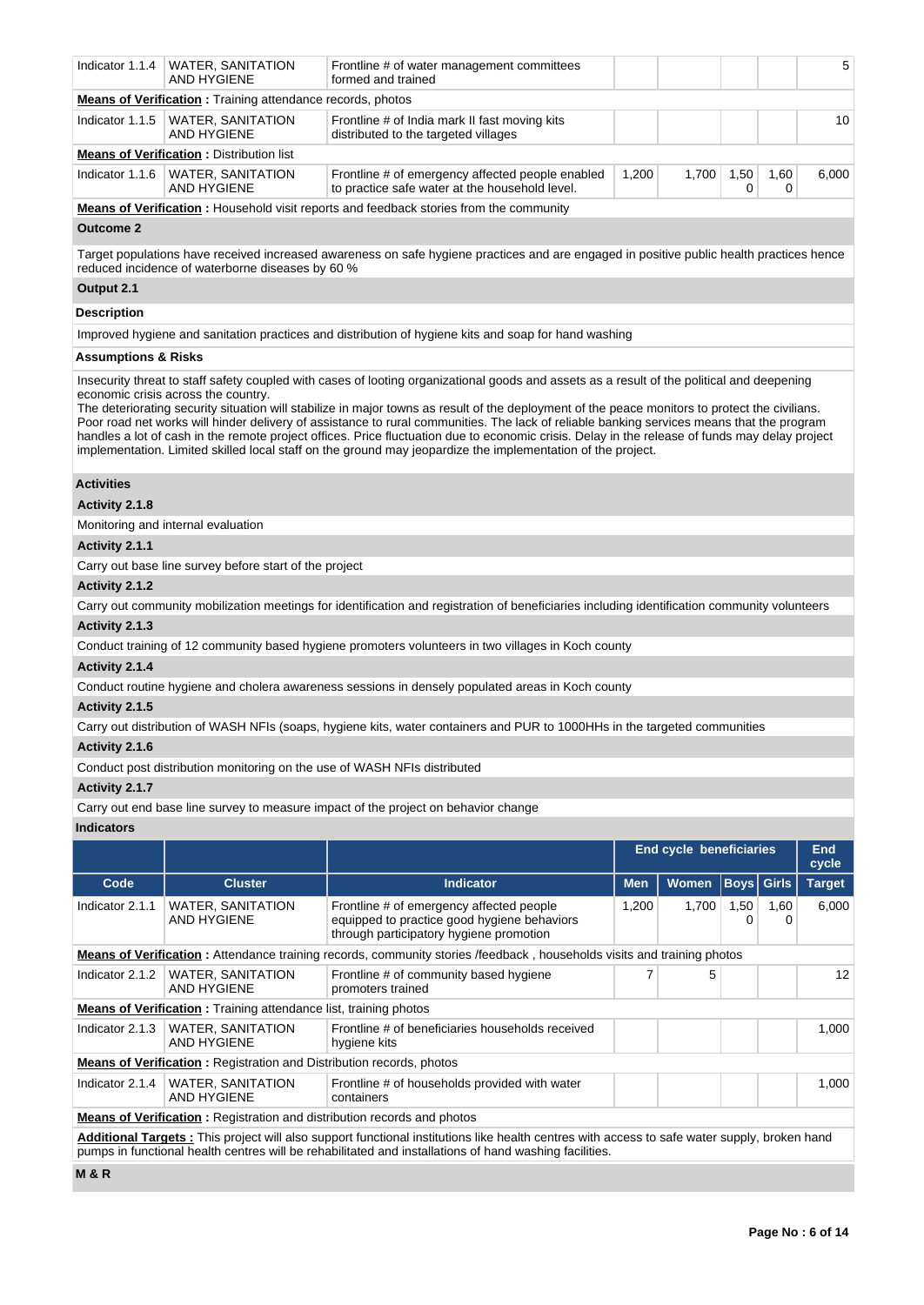## **Monitoring & Reporting plan**

## Baseline survey:

A baseline survey will be performed on start of the project implementation. The survey is more likely to take place in mid September to help identify some of the challenges the community face before implementation of the project.

#### Regular monitoring:

Following the analysis of the baseline survey, a comprehensive monitoring system will be designed. This will help project teams with ongoing monitoring of process and impact indicators. Regular household visits will be a component of the regular monitoring in order to check that people have adopted good hygiene practices and are using the items distributed, how households feel about the training and whether more additional support is needed.

#### Monthly progress reports:

The project staff will prepare written monthly progress reports. The reports will document findings from the monitoring that is conducted within the community.

#### Internal evaluation:

SPEDP M&E will carry out internal project evaluation upon completion of the project. This will be done in collaboration with the local authorities and the beneficiary representatives. This evaluation will include a comprehensive end baseline survey to test changes on behaviour change since the beginning of the project, and will measure the impact of hygiene and sanitation education and use of the water systems. All the information collected during the evaluation will be compared to the baseline to verify reported changes as a result of the project.

#### Documentation of learning:

All project monitoring and evaluation information will be compiled into a data base, and use for the preparation of written reports as listed above. SPEDP M&E will be responsible for the inputting of project data and the project manager will have the responsibility of ensuring that the database is maintained and that reports are compiled in a timely manner.

#### Coordination and information sharing:

Information collected throughout this project will be shared regularly with CHF. In addition, it is likely that other agencies, particularly those involved in WASH intervention, will be interested in learning from the project. As a result, information will regularly be made available to the wider humanitarian network during WASH cluster meetings and coordination meetings.

#### **Workplan**

| <b>Activitydescription</b>                                                                                                                                        | Year | 1 | $\overline{2}$ | 3 | 4 | 5 | 6 | 8 | 9        | 10 11        |     |              |
|-------------------------------------------------------------------------------------------------------------------------------------------------------------------|------|---|----------------|---|---|---|---|---|----------|--------------|-----|--------------|
| Activity 1.1.1: Community mobilization meetings with the local authorities from the<br>counties, payams and the WASH department                                   | 2016 |   |                |   |   |   |   |   | х        |              |     |              |
|                                                                                                                                                                   | 2017 |   |                |   |   |   |   |   |          |              |     |              |
| Activity 1.1.2: Mapping of broken hand pumps in villages of Koch County                                                                                           |      |   |                |   |   |   |   |   | X        |              |     |              |
|                                                                                                                                                                   | 2017 |   |                |   |   |   |   |   |          |              |     |              |
| Activity 1.1.3: Repair of 5 broken down hand pumps in villages accessed with no<br>access to improved water in Koch county                                        | 2016 |   |                |   |   |   |   |   |          | $\times$     |     |              |
|                                                                                                                                                                   | 2017 |   |                |   |   |   |   |   |          |              |     |              |
| Activity 1.1.4: Carry out water quality testing and monitoring of 10 water points in<br>assessed villages of Koch County                                          | 2016 |   |                |   |   |   |   |   |          |              | X   |              |
|                                                                                                                                                                   | 2017 |   |                |   |   |   |   |   |          |              |     |              |
| Activity 1.1.5: Formation and training of 5 water source and sanitation committees,<br>each committee comprising of 7members (4female:3male) in each water source | 2016 |   |                |   |   |   |   |   |          | X            |     |              |
| rehabilitated as a means to ensure mid to long term sustainability                                                                                                | 2017 |   |                |   |   |   |   |   |          |              |     |              |
| Activity 1.1.6: Carry out practical and theoretical training for 10 community based<br>pump mechanics in two villages in Koch county                              | 2016 |   |                |   |   |   |   |   |          | $\times$     |     |              |
|                                                                                                                                                                   | 2017 |   |                |   |   |   |   |   |          |              |     |              |
| Activity 1.1.7: Provision of 15 India mark II fast moving kits for two villages with<br>trained pump technicians to carry out hand pump maintenance               | 2016 |   |                |   |   |   |   |   |          |              | X   |              |
|                                                                                                                                                                   | 2017 |   |                |   |   |   |   |   |          |              |     |              |
| Activity 2.1.1: Carry out base line survey before start of the project                                                                                            | 2016 |   |                |   |   |   |   |   | X        |              |     |              |
|                                                                                                                                                                   | 2017 |   |                |   |   |   |   |   |          |              |     |              |
| Activity 2.1.2: Carry out community mobilization meetings for identification and<br>registration of beneficiaries including identification community volunteers   | 2016 |   |                |   |   |   |   |   | X        |              |     |              |
|                                                                                                                                                                   | 2017 |   |                |   |   |   |   |   |          |              |     |              |
| Activity 2.1.3: Conduct training of 12 community based hygiene promoters<br>volunteers in two villages in Koch county                                             | 2016 |   |                |   |   |   |   |   | X        |              |     |              |
|                                                                                                                                                                   | 2017 |   |                |   |   |   |   |   |          |              |     |              |
| Activity 2.1.4: Conduct routine hygiene and cholera awareness sessions in densely<br>populated areas in Koch county                                               | 2016 |   |                |   |   |   |   |   | $\times$ | $\mathsf{X}$ | ΙX. | $\mathsf{X}$ |
|                                                                                                                                                                   | 2017 | X |                |   |   |   |   |   |          |              |     |              |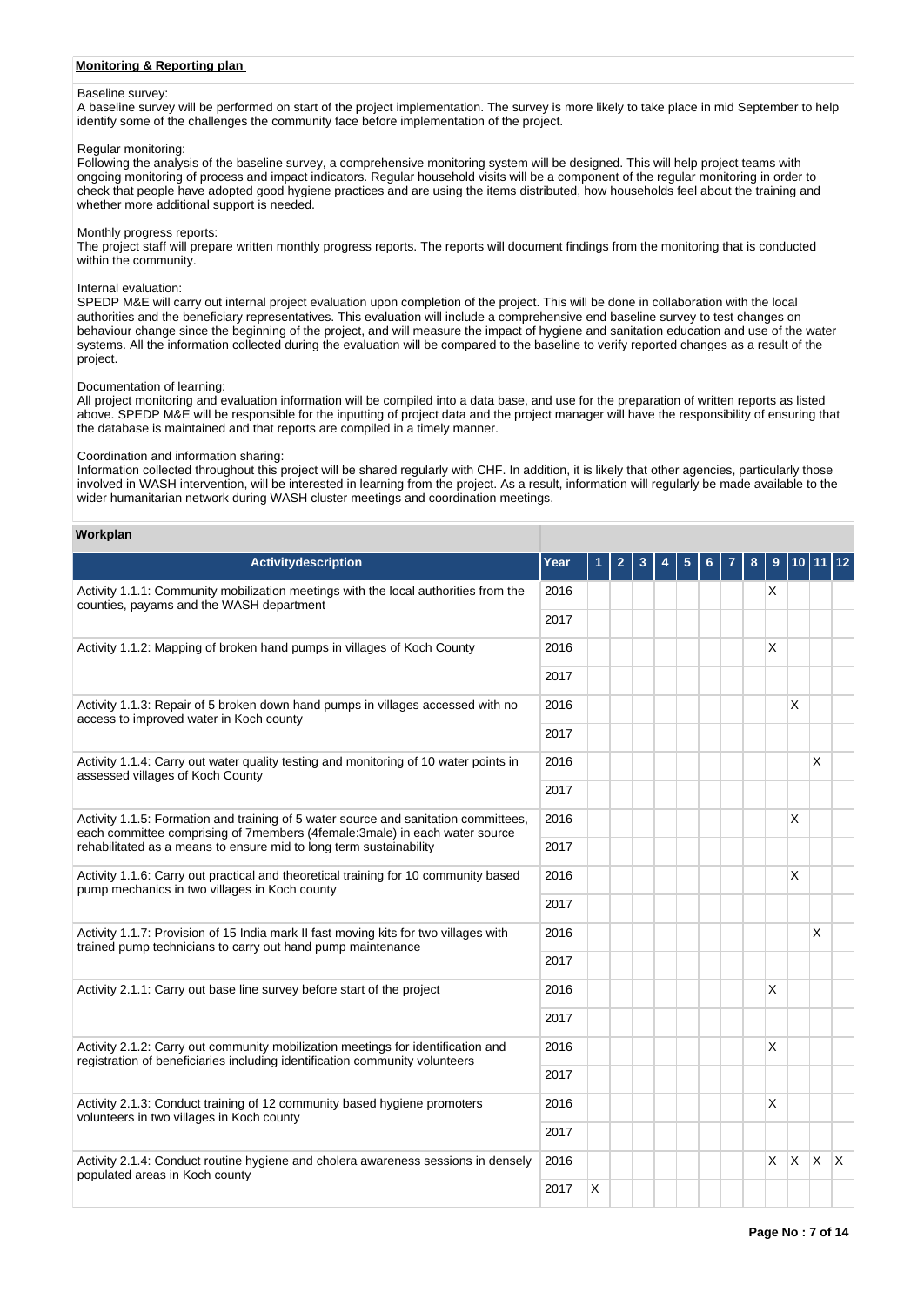| Activity 2.1.5: Carry out distribution of WASH NFIs (soaps, hygiene kits, water<br>containers and PUR to 1000HHs in the targeted communities | 2016 |   |  | X | X |    |
|----------------------------------------------------------------------------------------------------------------------------------------------|------|---|--|---|---|----|
|                                                                                                                                              | 2017 |   |  |   |   |    |
| Activity 2.1.6: Conduct post distribution monitoring on the use of WASH NFIs<br>distributed                                                  | 2016 |   |  | Х |   | X. |
|                                                                                                                                              | 2017 |   |  |   |   |    |
| Activity 2.1.7: Carry out end base line survey to measure impact of the project on<br>behavior change                                        | 2016 |   |  |   |   |    |
|                                                                                                                                              | 2017 | X |  |   |   |    |
| Activity 2.1.8: Monitoring and internal evaluation                                                                                           | 2016 |   |  |   | Χ |    |
|                                                                                                                                              | 2017 | X |  |   |   |    |

## **OTHER INFO**

## **Accountability to Affected Populations**

For the success of this project, there must be Key elements of involvement of local authorities and members of the targeted communities. Both primary and secondary stakeholders shall be engaged right from the beginning of the project i.e. participation in the baseline survey, project design, project planning and implementation as well as monitoring.

Hygine promotion provides a practical way to facilitate community participation, accountability and monitoring in WASH programmes. Therefore, community hygiene promoters volunteers shall be identified and recruited within the community, they will directly participate in the project planning, implementation and monitoring to promote ownership and effective sustainability after the project phases out.

Complaints or project feedback shall be channeled through local authorities at payam level, community leaders or direct to the SPEDP field staff. However, Community survey will be done to find out how the beneficiaries prefer to complain. Project documentation will be shared with beneficiaries for transparency and accountability purpose. A group that consist of chiefs, camp leaders and community hygiene promoters volunteers will be established to monitor the project progress. SPEDP will consider principles of "Do No Harm'' by accessing the level of vulnerability by age, gender, and diversity so that most vulnerable groups are prioritized. There will also be review of vulnerability caused by project activities so that mitigation measures are put in place from the lessons learnt.

#### **Implementation Plan**

This project will be implemented directly by SPEDP while core pipeline supplies for the project implementation will be accessed from other partners like Unicef, IOM, CWW etc through the state WASH cluster focal point person. Logistic cluster may be requested for the transportation of the supplies if need be. SPEDP will collaborate with the RRC/SSRRA, chiefs and community elders for effective delivery of the project. The project activities will kick off in September 2016 and end in January 2017. The field team will report on the project progress to the head office in Juba on monthly basis while the head office will have to report to SSHF the mid term and the final report. There will be a committee formed comprising of chiefs, community leaders and hygiene promoters' volunteers to ensure smooth running of the project. This committee will support the project implementation process and to ensure that the beneficiaries have a voice in the project implementation process. Together with the stakeholders SPEDP will set Criteria for selecting beneficiaries among the IDPs, returnees and vulnerable host community. The beneficiaries will be selected in consultation with county, payam authorities and community leaders and all groups of beneficiaries. There will be respect for peoples' privacy and confidentiality and on any sensitive aspects of targeting and beneficiary selection; SPEDP will use proxy methods and/or secondary information where possible. Regular project monitoring/ postmonitoring distribution monitoring will be done to assess progress against targets and also get feedback from the beneficiaries on the benefits of the intervention. SPEDP will share a simplified version of its monitoring framework with key stakeholders (SSRRA/RRC, local leaders and beneficiary representatives from all the groups. Post distribution monitoring will be done during implementation and simple community-based reviews and lesson-learn meetings will be conducted at least twice in the life time of the project.

## **Coordination with other Organizations in project area**

| Name of the organization                                                  | Areas/activities of collaboration and rationale |  |  |  |  |  |  |
|---------------------------------------------------------------------------|-------------------------------------------------|--|--|--|--|--|--|
| The state WASH cluster                                                    | Core pipeline supplies                          |  |  |  |  |  |  |
| Unicef                                                                    | Core pipeline supplies                          |  |  |  |  |  |  |
| Logistic cluster                                                          | Transportation of supplies                      |  |  |  |  |  |  |
| <b>Environment Marker Of The Project</b>                                  |                                                 |  |  |  |  |  |  |
| B+: Medium environmental impact with mitigation (sector quidance)         |                                                 |  |  |  |  |  |  |
| <b>Gender Marker Of The Project</b>                                       |                                                 |  |  |  |  |  |  |
| 2a-The project is designed to contribute significantly to gender equality |                                                 |  |  |  |  |  |  |
| <b>Justify Chosen Gender Marker Code</b>                                  |                                                 |  |  |  |  |  |  |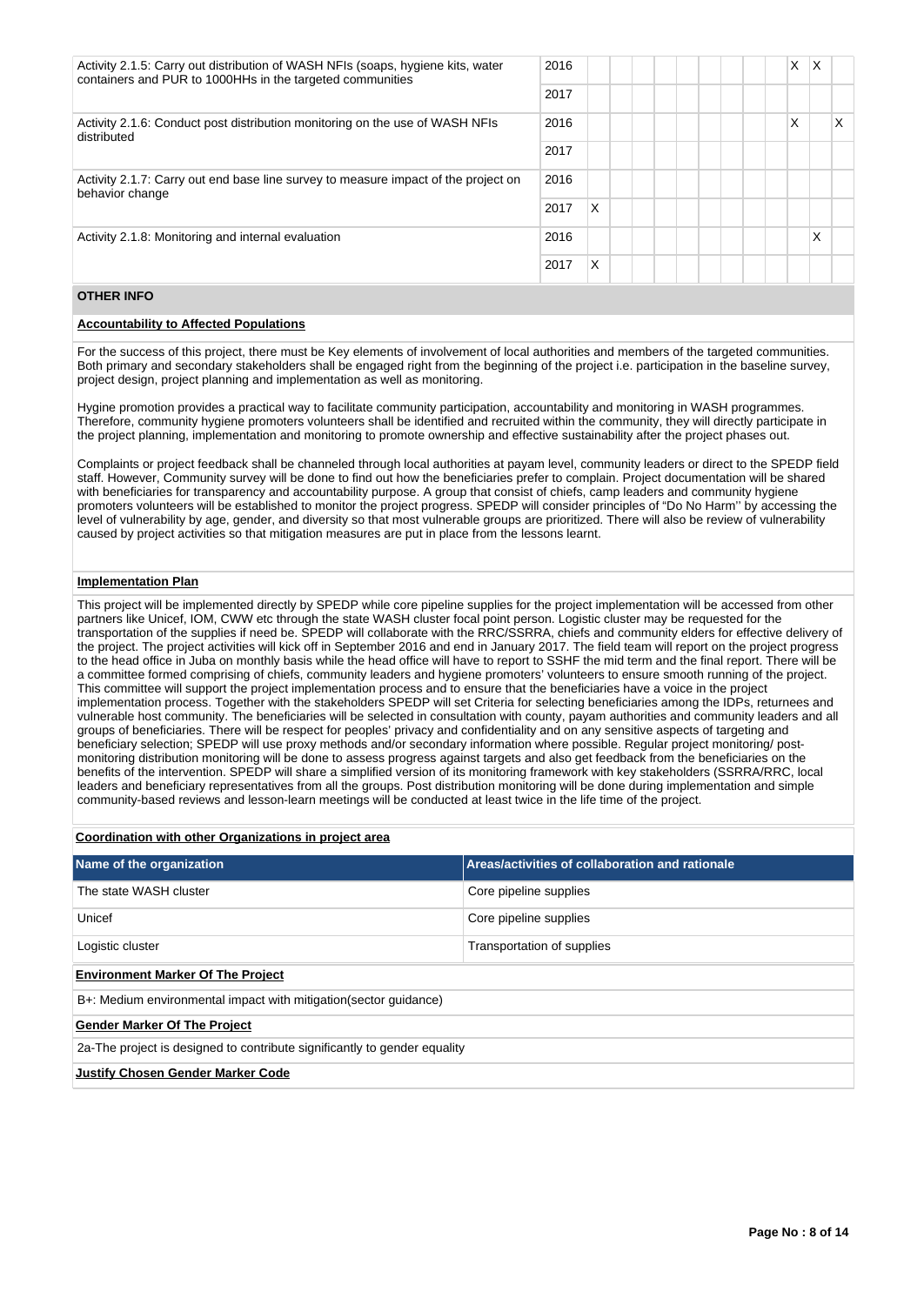In most cases women and girls are typically excluded from project management, scheme operations though they are responsible for the bulk of water, sanitation management and domestic cleanliness Women consistently demonstrate higher standards of honesty in financial management and system operations.

This project will target women, men, children, elderly and people with disabilities in critical WASH needs. By applying the principles of gender mainstreaming and vulnerable group's issues in the design and implementation of all sub-activities, this shall help in ensuring proper targeting of the most vulnerable conflict-affected population, promote equality and generally reduce vulnerability. Gender equality will be supported by the framework of the UN Security Council Resolution 1325 on gender; SPEDP will prioritize issues of

gender to reduce gender-based vulnerabilities in this project. Baseline assessment will be designed to capture gender and protection concerns in this intervention, SPEDP shall ensure that gender is integrated in the entire project cycle, implementation informed by both contextual and gender analysis, and focus on gender-based violence maintained.

Participation: participation of the target groups will be paramount to the success of this project. The targeted communities will be involved in all stages of project planning, reporting, monitoring and evaluation. Through the working committees, established at the beginning of the project, the beneficiaries and members of the community will participate in the design of the project, in decisions on the targeted group and in the implementation of activities. Information will be shared throughout the project cycle on all aspects of implementation. This will ensure that there are opportunities to discuss if implemented activities respond to the communities primary concerns.

## **Protection Mainstreaming**

SPEDP recognizes that protection of women, children, the elderly and persons with disabilities is critical in effective humanitarian response planning and implementation. Therefore, protection shall be a priority cross cutting issue in this intervention. By applying the principles of protection in the design and implementation of all sectors, this shall help in ensuring proper targeting of the most vulnerable conflict-affected population, promote equality and generally reduce vulnerability. SPEDP will also include protection principles in the project cycle i.e. level of vulnerability by age, gender, and diversity assessed, most vulnerable groups prioritized and protection principles included, review vulnerability caused by project activities and implement mitigation measures and also identify lessons learnt. Besides, SPEDP will also incorporate protection principles and indicators for each sub-activity of project activities i.e. Do No Harm, Equality/Impartial access, accountability to beneficiaries and participation and empowerment. Here protection mainstreaming analysis matrix will be followed and evaluation done to inform response. Project design, implementation and monitoring will be done in accordance with SPEDP approach to gender and child protection outlined in HR policy. The project will seek to mitigate risks of vulnerable populations throughout the project cycle by considering programming impacts on vulnerable IDP and host community.. The project will promote involvement of women, who are marginalised to participate in economic productive activities across all the targeted populations in Koch County. Registration, monitoring and evaluation will disaggregate data by sex and age of direct beneficiaries and measure the impact of the project on women, men, girls and boys. The needs vulnerable groups will be considered throughout the project implementation and adjustments made so that they can access services. Public health campaigns to reduce on the negative impacts on environmental sanitation as well as educating the community to promote environmental conservation to reduce negative impacts of environmental degradation

#### **Country Specific Information**

## **Safety and Security**

SPEDP has almost spent 2 years in Unity State working beyond Bentiu response. In 2015, we implemented FSL project in Bill Payam funded by CHF. Another project on track this year is WASH being implemented the same location. We had carried out an assessment in Koch and have clear picture of the area. Our team based in Bentiu humanitarian hub has been working closely with the local authorities at the iO controlled areas as well as gathering security information from UNDSS and the local people on the ground before scheduling a field trip in order to ensure staff safety. Currently the security situation in Koch is said to be calm and the local people can move freely without any security threats. A humanitarian team from Juba is planning for a security assessment in Koch to ascertain the security situation so that partners can begin their operations in Koch County. SPEDP Office in Rubkona and Juba will regularly monitor the security situation for the safety of the staff movement so that these activities are implemented without fear. SPEDP will recruit neutral staff that will work in Koch without any security threat. Working closely with the local authorities (SSRRA) and local people from the project site will give us strong support in implementing our project in Koch successfully.

#### **Access**

Koch county has air strip which can be used both for fixed wing air craft in the dry season and Chopper in all seasons. Koch County can also be accessed on road from Rubkona where most of the SPEDP staffs are based. Access to Koch is never a challenge unless security and bad road due to heavy down pour permits. We will work with the local people to ensure that our operations run successfully in case of inaccessibility due to insecurity. There are also partners in Bentiu humanitarian with operations in Koch, we will take advantage of them when travelling to Koch and join their convoy for the safety of our staff.

## **BUDGET**

| Code | <b>Budget Line Description</b>                                                                                                                                                                                                                                                                                                                                                                                                                                                                                                                                                                                                                                                                                                                                                                                                                                                                                                                                                                        |   | D / S Quantity | <b>IUnit</b><br>cost | <b>Duration</b><br><b>Recurran</b><br>ce | $\frac{9}{6}$<br>charged<br>to CHF | <b>Total Cost</b> |  |  |  |
|------|-------------------------------------------------------------------------------------------------------------------------------------------------------------------------------------------------------------------------------------------------------------------------------------------------------------------------------------------------------------------------------------------------------------------------------------------------------------------------------------------------------------------------------------------------------------------------------------------------------------------------------------------------------------------------------------------------------------------------------------------------------------------------------------------------------------------------------------------------------------------------------------------------------------------------------------------------------------------------------------------------------|---|----------------|----------------------|------------------------------------------|------------------------------------|-------------------|--|--|--|
|      | <b>Staff and Other Personnel Costs</b>                                                                                                                                                                                                                                                                                                                                                                                                                                                                                                                                                                                                                                                                                                                                                                                                                                                                                                                                                                |   |                |                      |                                          |                                    |                   |  |  |  |
| 1.1  | <b>WASH Project Officers</b>                                                                                                                                                                                                                                                                                                                                                                                                                                                                                                                                                                                                                                                                                                                                                                                                                                                                                                                                                                          | D |                | 1,500<br>.00         | 5                                        | 70.00                              | 5,250.00          |  |  |  |
|      | The WASH Project Officer will be responsible in supervising and monitoring the progress of WASH activities and quality of project<br>implementation in accordance with the plan. She/he manages documentation, in accordance with the donor's directives and the<br>department standards. She/he manages the implementing team (contractors), trains volunteers participating in the project.<br>She/he cooperates with partners partaking in the same project. Oversees proper utilization of the material resources in the<br>project. Cooperates with the stakeholders/beneficiaries during each of the planning stages and in project implementation, on the<br>level of Mission activity. Collaborate with international NGOs, governmental institutions, local NGOs, local government as well as<br>representing SPEDP in County and State WASH cluster forums.<br>He/she will receive 70% of his/her salary worth\$1500h from the project calculated in accordance with SPEDP HR requirements. |   |                |                      |                                          |                                    |                   |  |  |  |
| 1.2  | Community Mobilizers/ Hygiene promoters                                                                                                                                                                                                                                                                                                                                                                                                                                                                                                                                                                                                                                                                                                                                                                                                                                                                                                                                                               | D |                | 1,200<br>.00         | 5                                        | 70.00                              | 4.200.00          |  |  |  |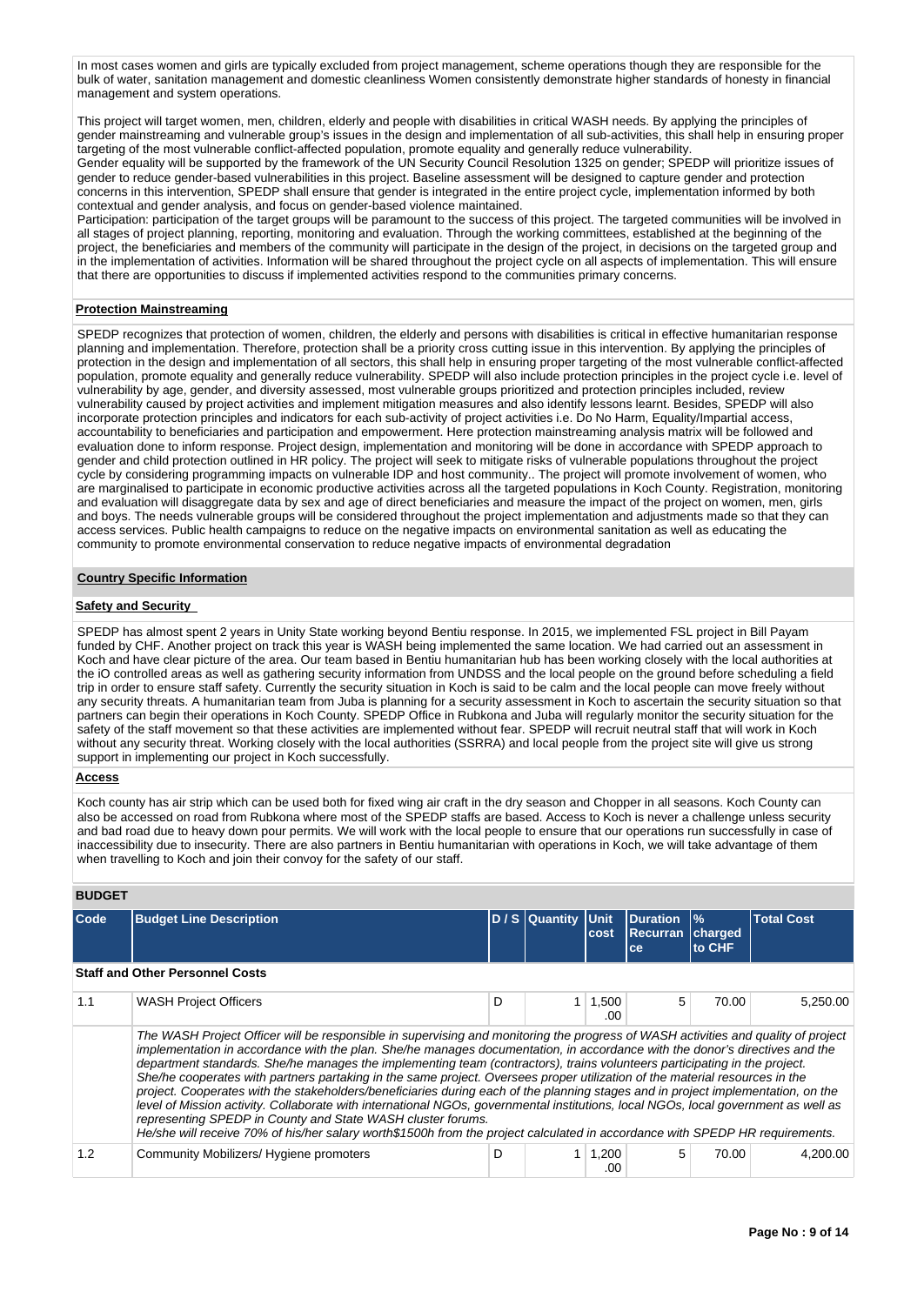|      | The Hygiene Promotion Officer will ensure efficient and effective community mobilization, sensitization and participation of<br>targeted communities through community meetings. He will work closely with the WASH Project Officer and Community<br>facilitators/mobilizers. He/she will train and supervise the work of hygiene promoter' volunteers for effective dissemination of<br>hygiene messages in the camp and to the broader host community. He/she will be paid 70% of his/her salary worth \$1200 from<br>the project . Salary will be calculated according to SPEDP HR requirements.                                                                                                                                                                                                                                                                                                                                                                                             |   |   |                        |   |        |           |  |  |  |
|------|-------------------------------------------------------------------------------------------------------------------------------------------------------------------------------------------------------------------------------------------------------------------------------------------------------------------------------------------------------------------------------------------------------------------------------------------------------------------------------------------------------------------------------------------------------------------------------------------------------------------------------------------------------------------------------------------------------------------------------------------------------------------------------------------------------------------------------------------------------------------------------------------------------------------------------------------------------------------------------------------------|---|---|------------------------|---|--------|-----------|--|--|--|
| 1.3  | <b>Project Coordinator</b>                                                                                                                                                                                                                                                                                                                                                                                                                                                                                                                                                                                                                                                                                                                                                                                                                                                                                                                                                                      | S |   | $1 \ 2,000$<br>.00     | 5 | 20.00  | 2,000.00  |  |  |  |
|      | This project coordinator is responsible for SPEDP projects in Koch and Rubkhona field locations and will be supported by the<br>WASH Project Officer, Hygiene promoter and local field staffs at the payams level in their respective counties. The project<br>Coordinator will report to the Head office in Juba and the Sub-Office for Unity State coordinating all Greater Upper Nile Region<br>Projects. He is stationed at Bentiu Humanitarian Hub. The project Coordinator will be paid a salary contribution of 20% of his<br>gross salary of \$2000. Salary will be calculated according to SPEDP HR requirements.                                                                                                                                                                                                                                                                                                                                                                      |   |   |                        |   |        |           |  |  |  |
| 1.4  | WASH Program Officer                                                                                                                                                                                                                                                                                                                                                                                                                                                                                                                                                                                                                                                                                                                                                                                                                                                                                                                                                                            | S |   | $1 \mid 2,500$<br>.00  | 5 | 20.00  | 2,500.00  |  |  |  |
|      | The Program officer who is based in Juba will provide technical and program support to the field team. In collaboration with the<br>M&E Officer and will be involved in the design of the project baseline as well as providing technical support to the design of the<br>monitoring and evaluation tools. He will also play a critical role in coordination with other agencies involved in similar projects<br>within the region and advocating for complementary interventions based on feedback from the project team. The Program<br>officer will be responsible for ensuring that regular monitoring is carried out in a timely manner and providing both written and<br>verbal reports on a regular basis. He will also be responsible for establishing and maintaining a relationship with the HR and<br>Finance team, local authorities and ensuring sufficient involvement from other community members. He will receive a salary<br>contribution of 20% of his gross pay of \$2,500. |   |   |                        |   |        |           |  |  |  |
| 1.5  | C.E.O                                                                                                                                                                                                                                                                                                                                                                                                                                                                                                                                                                                                                                                                                                                                                                                                                                                                                                                                                                                           | S |   | 1 3,500<br>.00         | 5 | 10.00  | 1,750.00  |  |  |  |
|      | He will be coordinating between the Donor and the field team for smooth implementation of the project. He will receive a salary<br>contribution of 10% of \$3,500 gross salary. Salary will be calculated according to SPEDP HR requirements.                                                                                                                                                                                                                                                                                                                                                                                                                                                                                                                                                                                                                                                                                                                                                   |   |   |                        |   |        |           |  |  |  |
| 1.6  | <b>Operation Manager</b>                                                                                                                                                                                                                                                                                                                                                                                                                                                                                                                                                                                                                                                                                                                                                                                                                                                                                                                                                                        | S |   | $1 \mid 3,000$<br>.00  | 5 | 10.00  | 1.500.00  |  |  |  |
|      | He will be facilitating procurement of supplies from Juba as well as financial requests for the field team. He will receive a salary<br>contribution of 10% of \$3,000 gross salary. Salary will be calculated according to SPEDP HR requirements.                                                                                                                                                                                                                                                                                                                                                                                                                                                                                                                                                                                                                                                                                                                                              |   |   |                        |   |        |           |  |  |  |
| 1.7  | Admin/Field Finance Officer                                                                                                                                                                                                                                                                                                                                                                                                                                                                                                                                                                                                                                                                                                                                                                                                                                                                                                                                                                     | S |   | $1 \mid 1,250$<br>.00  | 5 | 20.00  | 1,250.00  |  |  |  |
|      | The Field Finance Officer will oversee all administration, human resources, logistics and financial aspects of the project. He/she<br>will be paid a salary contribution of 20% from his/her gross salary of \$1,250. Salary will be calculated according to SPEDP HR<br>requirements.                                                                                                                                                                                                                                                                                                                                                                                                                                                                                                                                                                                                                                                                                                          |   |   |                        |   |        |           |  |  |  |
| 1.8  | Logistic Manager                                                                                                                                                                                                                                                                                                                                                                                                                                                                                                                                                                                                                                                                                                                                                                                                                                                                                                                                                                                | S |   | $1 \, 2,000$<br>.00    | 5 | 10.00  | 1,000.00  |  |  |  |
|      | The Logistic Manager will be responsible for management of supply chain systems and support procedures for inventory<br>taking and store keeping, including receiving supplies, storage and dispatch of supplies, and usage of SPEDP local assets. He<br>will assist in sourcing for quotations and negotiating prices, terms, delivery and after sales services with vendors. He/she will<br>receive a salary contribution of 10% of his/her gross salary of \$2000. Salary will be calculated according to SPEDP HR<br>requirements.                                                                                                                                                                                                                                                                                                                                                                                                                                                          |   |   |                        |   |        |           |  |  |  |
| 1.9  | Accountant                                                                                                                                                                                                                                                                                                                                                                                                                                                                                                                                                                                                                                                                                                                                                                                                                                                                                                                                                                                      | S |   | $1 \mid 3,000$         | 5 | 10.00  | 1,500.00  |  |  |  |
|      | .00<br>Responsible for the financial ledgers and financial accountability. Receive 10% contribution of \$3,000 gross salary. Salary will be<br>calculated according to SPEDP HR requirements.                                                                                                                                                                                                                                                                                                                                                                                                                                                                                                                                                                                                                                                                                                                                                                                                   |   |   |                        |   |        |           |  |  |  |
| 1.10 | M&E Officer                                                                                                                                                                                                                                                                                                                                                                                                                                                                                                                                                                                                                                                                                                                                                                                                                                                                                                                                                                                     | S |   | $1 \mid 1,800$<br>.00  | 5 | 10.00  | 900.00    |  |  |  |
|      | The M&E Officer will be involved in the design of the project baseline as well as providing technical support to the design of the<br>monitoring and evaluation tools. He/she will be responsible for ensuring that regular monitoring is carried out in a timely manner<br>and providing both written and verbal reports on a regular basis. Salary will be calculated according to SPEDP HR requirements.                                                                                                                                                                                                                                                                                                                                                                                                                                                                                                                                                                                     |   |   |                        |   |        |           |  |  |  |
| 1.11 | <b>WatSan Technicians</b>                                                                                                                                                                                                                                                                                                                                                                                                                                                                                                                                                                                                                                                                                                                                                                                                                                                                                                                                                                       | D |   | $1 \mid 1,000$<br>.00  | 5 | 100.00 | 5.000.00  |  |  |  |
|      | The WATSAN Technicians will be responsible for the repair of the hand pumps as well as offering technical training to the<br>community based pump mechanics. His/her salary will 100% entirely from this project. Salary will be calculated according to<br>SPEDP HR requirements.                                                                                                                                                                                                                                                                                                                                                                                                                                                                                                                                                                                                                                                                                                              |   |   |                        |   |        |           |  |  |  |
|      | <b>Section Total</b>                                                                                                                                                                                                                                                                                                                                                                                                                                                                                                                                                                                                                                                                                                                                                                                                                                                                                                                                                                            |   |   |                        |   |        | 26,850.00 |  |  |  |
|      | Supplies, Commodities, Materials                                                                                                                                                                                                                                                                                                                                                                                                                                                                                                                                                                                                                                                                                                                                                                                                                                                                                                                                                                |   |   |                        |   |        |           |  |  |  |
| 2.1  | Community mobilization meetings                                                                                                                                                                                                                                                                                                                                                                                                                                                                                                                                                                                                                                                                                                                                                                                                                                                                                                                                                                 | D |   | 5 200.0<br>0           | 1 | 100.00 | 1,000.00  |  |  |  |
|      | The community mobilization meetings will bring in the local authorities and the beneficiaries to join hand in the implementation of<br>the project                                                                                                                                                                                                                                                                                                                                                                                                                                                                                                                                                                                                                                                                                                                                                                                                                                              |   |   |                        |   |        |           |  |  |  |
| 2.2  | Rehabilitation and repair of hand pumps                                                                                                                                                                                                                                                                                                                                                                                                                                                                                                                                                                                                                                                                                                                                                                                                                                                                                                                                                         | D |   | $5 \mid 1,000$<br>.00. | 1 | 100.00 | 5,000.00  |  |  |  |
|      | Mapping of hand pumps to be repaired, Incentives for 5 pump mechanics and food allowances, transportation of hand pump<br>spare parts to the field site.                                                                                                                                                                                                                                                                                                                                                                                                                                                                                                                                                                                                                                                                                                                                                                                                                                        |   |   |                        |   |        |           |  |  |  |
| 2.3  | Training of water source management committees                                                                                                                                                                                                                                                                                                                                                                                                                                                                                                                                                                                                                                                                                                                                                                                                                                                                                                                                                  | D | 5 | 100.0<br>0             | 3 | 100.00 | 1,500.00  |  |  |  |
|      | Training materials (Note books, flip chats, marker pens, mask tapes), feeding and refreshment for 5 committees based on the<br>number of water points repaired.                                                                                                                                                                                                                                                                                                                                                                                                                                                                                                                                                                                                                                                                                                                                                                                                                                 |   |   |                        |   |        |           |  |  |  |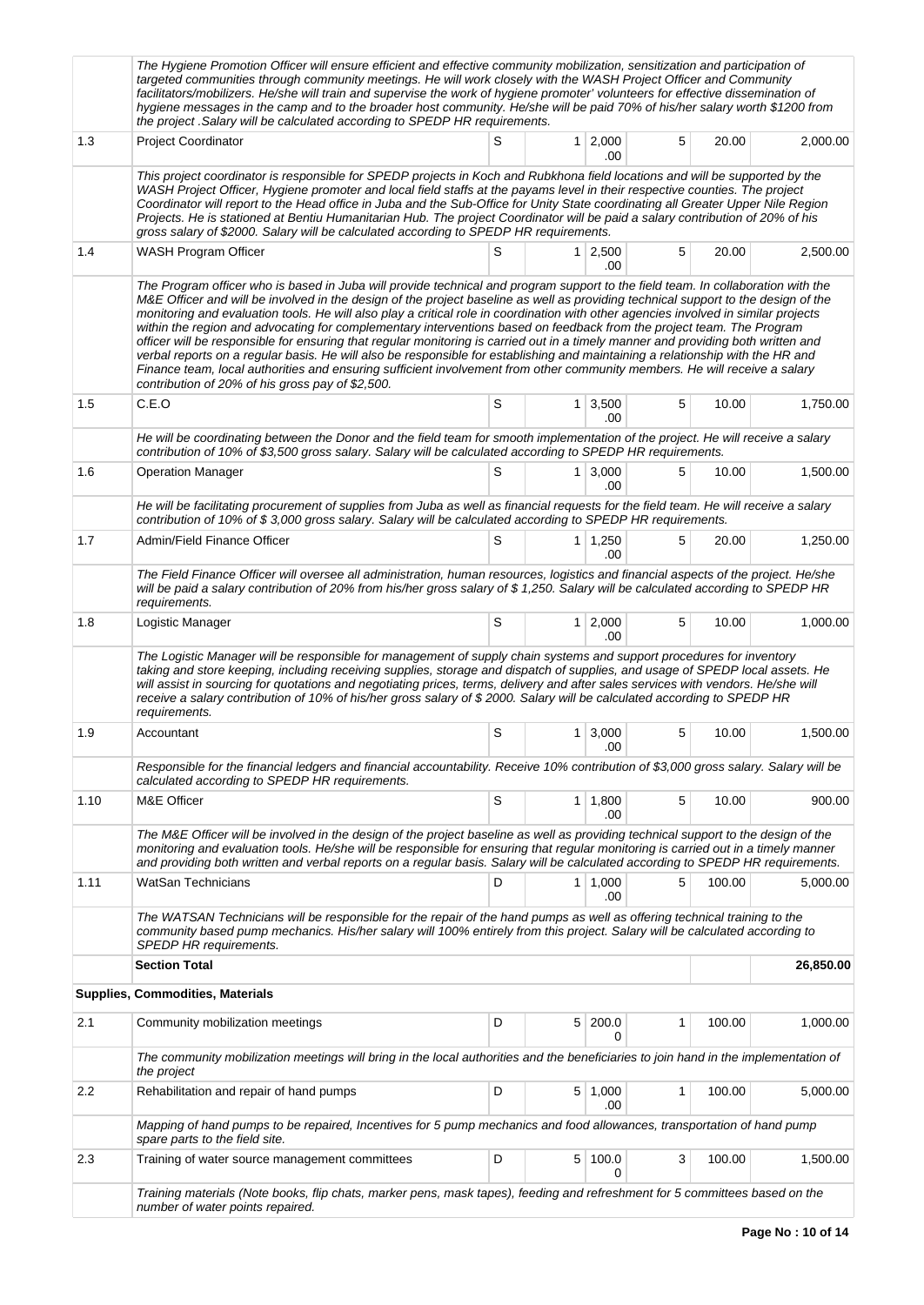| 2.4              | Training of community based pump mechanics                                                                                                                                                                                                                                                                 | D |                 | 10 20.00              | 3                       | 100.00 | 600.00    |  |  |  |
|------------------|------------------------------------------------------------------------------------------------------------------------------------------------------------------------------------------------------------------------------------------------------------------------------------------------------------|---|-----------------|-----------------------|-------------------------|--------|-----------|--|--|--|
|                  | Refresh training for community based pump mechanics - 2<br>people per borehole                                                                                                                                                                                                                             |   |                 |                       |                         |        |           |  |  |  |
| 2.5              | Recruitment and training of hygiene promoters volunteers                                                                                                                                                                                                                                                   | D |                 | 12 20.00              | 4                       | 100.00 | 960.00    |  |  |  |
|                  | Training materials (Note books, flip chats, marker pens, mask tapes), feeding and refreshment for 12 volunteers based on the<br>targeted population.                                                                                                                                                       |   |                 |                       |                         |        |           |  |  |  |
| 2.6              | <b>Reproduction of IEC Materials</b>                                                                                                                                                                                                                                                                       | 1 | 100.00          | 900.00                |                         |        |           |  |  |  |
|                  | Brochures, Fliers and Posters shall be printed                                                                                                                                                                                                                                                             |   |                 |                       |                         |        |           |  |  |  |
| 2.7              | Vehicle hire for transporation of supplies                                                                                                                                                                                                                                                                 | D |                 | 2   500.0<br>$\Omega$ | 2                       | 100.00 | 2,000.00  |  |  |  |
|                  | These trips shall be used for transportation of WASH NFIs gotten from the core pipe line to the project locations in Koch during<br>distribution.                                                                                                                                                          |   |                 |                       |                         |        |           |  |  |  |
| 2.8              | Water quality testing and monitoring                                                                                                                                                                                                                                                                       | D | 10 <sup>1</sup> | 200.0<br>$\Omega$     | $\mathbf{1}$            | 100.00 | 2,000.00  |  |  |  |
|                  | Shall conduct water quality testing to ascertain the quality of the water suitable for human consumption to combat malnutrition<br>among under 5 years. 10 water points shall be tested in Koch County. The budget shall be used to buy consumables and<br>reagents since SPEDP has the water testing kit. |   |                 |                       |                         |        |           |  |  |  |
| 2.9              | Incentives for hygiene promoters volunteers                                                                                                                                                                                                                                                                | D |                 | 12 12.00              | 20                      | 100.00 | 2,880.00  |  |  |  |
|                  | Household monitoring visits, hygiene promotion sessions, assist in distribution of hygine and sanitation items                                                                                                                                                                                             |   |                 |                       |                         |        |           |  |  |  |
| 2.10             | Baseline surveys (start and end of the project)                                                                                                                                                                                                                                                            | D | 1 <sup>1</sup>  | 500.0<br><sup>0</sup> | 2                       | 100.00 | 1.000.00  |  |  |  |
|                  | Payment of enumerators, food allowances for the enumerators and the local authorities involved                                                                                                                                                                                                             |   |                 |                       |                         |        |           |  |  |  |
| 2.11             | Monitoring and supervision of the project progress                                                                                                                                                                                                                                                         | D | 1 <sup>1</sup>  | 250.0<br>0            | $\overline{\mathbf{c}}$ | 100.00 | 500.00    |  |  |  |
|                  | M&E team from Juba Office                                                                                                                                                                                                                                                                                  |   |                 |                       |                         |        |           |  |  |  |
| 2.12             | Post distribution monitoring                                                                                                                                                                                                                                                                               | D | $\mathbf{1}$    | 300.0<br>0            | 2                       | 100.00 | 600.00    |  |  |  |
|                  | Production of PDM tools, incentives for enumerators, lunch and refreshment for staff and stakeholders for two times in the project<br>location.                                                                                                                                                            |   |                 |                       |                         |        |           |  |  |  |
| 2.13             | Hygiene/sanitation promotion campaigns                                                                                                                                                                                                                                                                     | D | 1 <sup>1</sup>  | 300.0<br>$\Omega$     | 5                       | 100.00 | 1,500.00  |  |  |  |
|                  | Refreshment and dry rations during Hygiene sessions, cleaning tools and households visits                                                                                                                                                                                                                  |   |                 |                       |                         |        |           |  |  |  |
| 2.14             | Printing of visibility kits                                                                                                                                                                                                                                                                                | D |                 | 100 15.00             | 1                       | 100.00 | 1,500.00  |  |  |  |
|                  | Printing of jackets and T.shirts                                                                                                                                                                                                                                                                           |   |                 |                       |                         |        |           |  |  |  |
| 2.15             | Perdiems for field staff                                                                                                                                                                                                                                                                                   | D | 3 <sup>1</sup>  | 150.0<br>0            | 5                       | 100.00 | 2,250.00  |  |  |  |
|                  | Food allowances for the field based staff responsible for the project implementation                                                                                                                                                                                                                       |   |                 |                       |                         |        |           |  |  |  |
| 2.16             | Hire of stores/security guards                                                                                                                                                                                                                                                                             | D | 1 <sup>1</sup>  | 250.0<br>0            | 3                       | 100.00 | 750.00    |  |  |  |
|                  | Taking care of WASH items in the stores and distribution sites                                                                                                                                                                                                                                             |   |                 |                       |                         |        |           |  |  |  |
| 2.17             | Project launching                                                                                                                                                                                                                                                                                          | D | 1 <sup>1</sup>  | 500.0<br>0            | 1                       | 100.00 | 500.00    |  |  |  |
|                  | Lunch and refreshment for the stakeholders                                                                                                                                                                                                                                                                 |   |                 |                       |                         |        |           |  |  |  |
| 2.18             | Project evaluation                                                                                                                                                                                                                                                                                         | D | 1 <sup>1</sup>  | 1,000<br>.00          | 1                       | 100.00 | 1,000.00  |  |  |  |
|                  | Stationaries, development of tools, lunch and refreshment                                                                                                                                                                                                                                                  |   |                 |                       |                         |        |           |  |  |  |
|                  | <b>Section Total</b>                                                                                                                                                                                                                                                                                       |   |                 |                       |                         |        | 26,440.00 |  |  |  |
| <b>Equipment</b> |                                                                                                                                                                                                                                                                                                            |   |                 |                       |                         |        |           |  |  |  |
| 3.1              | Laptop computer                                                                                                                                                                                                                                                                                            | D |                 | $1 \mid 1,000$<br>.00 | 1                       | 100.00 | 1,000.00  |  |  |  |
|                  | The laptop is to be given to hygiene promoter to facilitate the reporting                                                                                                                                                                                                                                  |   |                 |                       |                         |        |           |  |  |  |
| 3.2              | Printer                                                                                                                                                                                                                                                                                                    | D | 1               | 500.0<br>0            | 1                       | 100.00 | 500.00    |  |  |  |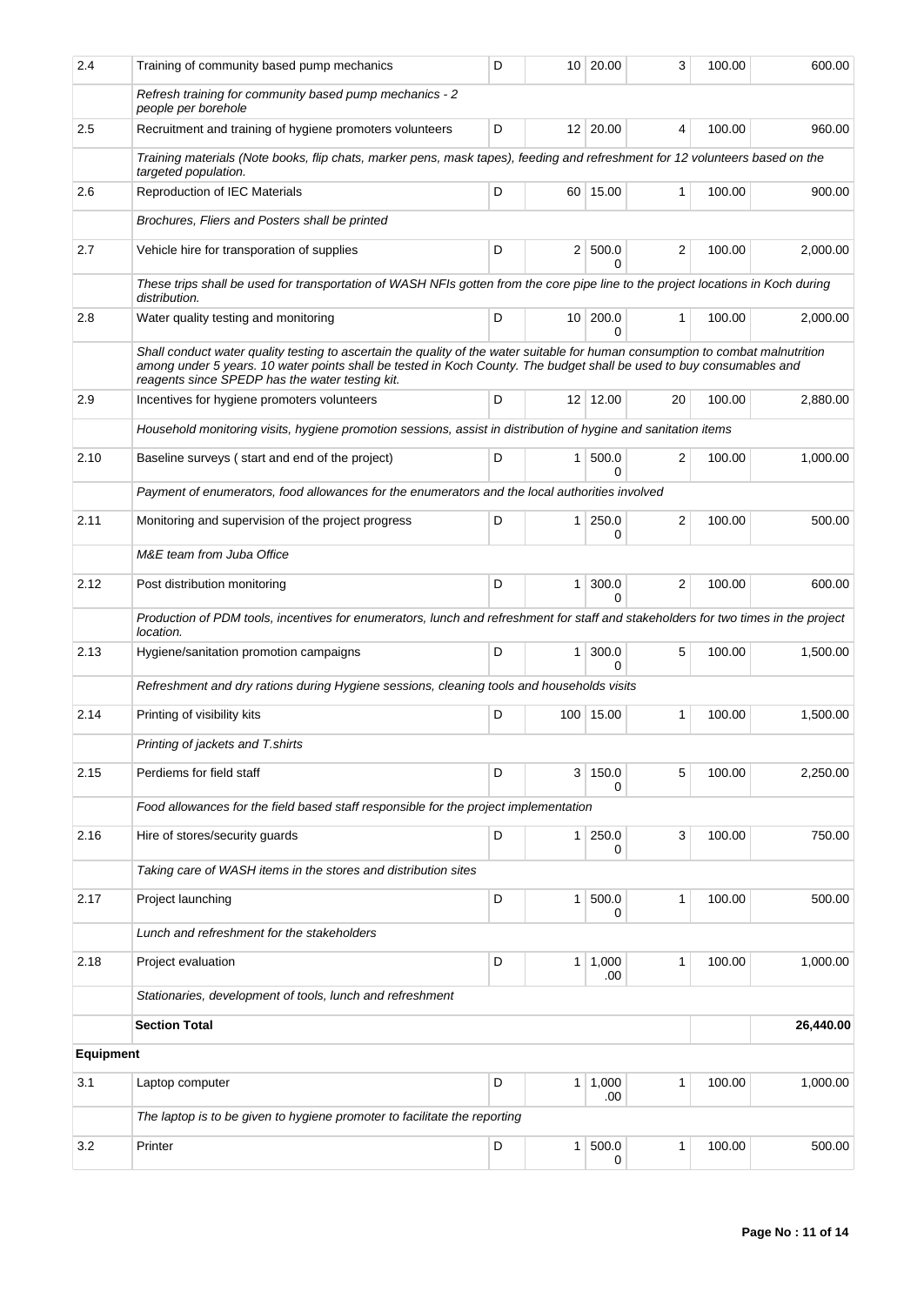|                         | This shall be sent to the field office in Koch County                                      |                                                                                                                             |                |                  |    |        |           |
|-------------------------|--------------------------------------------------------------------------------------------|-----------------------------------------------------------------------------------------------------------------------------|----------------|------------------|----|--------|-----------|
|                         | <b>Section Total</b>                                                                       |                                                                                                                             |                |                  |    |        | 1,500.00  |
| <b>Travel</b>           |                                                                                            |                                                                                                                             |                |                  |    |        |           |
| 5.1                     | Flight for senior officers traveling from Juba to the field<br>locations                   | 100.00                                                                                                                      | 4,000.00       |                  |    |        |           |
|                         |                                                                                            | This is treated as two way flight for the Project coordinator, WASH Manager, WASH Project Officers, M&E Officer and Hygiene |                |                  |    |        |           |
| 5.2                     | Local vehicle hire for staff movement in the field                                         | 100.00                                                                                                                      | 1,800.00       |                  |    |        |           |
|                         | This will facilitate staff movement to the field since SPEDP has no vehicle on the ground. |                                                                                                                             |                |                  |    |        |           |
| 5.3                     | First aid drugs                                                                            | 100.00                                                                                                                      | 800.00         |                  |    |        |           |
|                         | First aid kits (drugs) for the field staff.                                                |                                                                                                                             |                |                  |    |        |           |
|                         | <b>Section Total</b>                                                                       |                                                                                                                             |                |                  |    |        | 6,600.00  |
|                         | <b>General Operating and Other Direct Costs</b>                                            |                                                                                                                             |                |                  |    |        |           |
| 7.1                     | Prepap rent in Bentiu Humanitarian hub                                                     | S                                                                                                                           | 1 <sup>1</sup> | 2,000<br>.00     | 5  | 20.00  | 2,000.00  |
|                         |                                                                                            |                                                                                                                             |                |                  |    |        |           |
| 7.2                     | Accomodation of field staff in Koch light base camp                                        | D                                                                                                                           |                | 3   15.00        | 30 | 100.00 | 1,350.00  |
| 7.3                     | S<br>$1 \mid 2,500$<br>Office rent contribution for Juba office<br>.00                     |                                                                                                                             |                |                  |    |        | 1,250.00  |
|                         |                                                                                            |                                                                                                                             |                |                  |    |        |           |
| 7.4                     | stationaries                                                                               | D                                                                                                                           | 1 <sup>1</sup> | 300.0<br>0       | 4  | 100.00 | 1,200.00  |
|                         |                                                                                            |                                                                                                                             |                |                  |    |        |           |
| 7.5                     | Internet contribution Bentiu                                                               | S                                                                                                                           |                | 2 400.0<br>0     | 5  | 20.00  | 800.00    |
| 7.6                     | Contribution for vehicle maintenance and fuel in Juba                                      | S                                                                                                                           | 2 <sup>1</sup> | 500.0<br>0       | 5  | 14.00  | 700.00    |
| 7.7                     | Communication (air time)                                                                   | D                                                                                                                           | 4 <sup>1</sup> | 34.00            | 5  | 100.00 | 680.00    |
|                         |                                                                                            |                                                                                                                             |                |                  |    |        |           |
| 7.8                     | Bank charges                                                                               | D                                                                                                                           |                | $1 \ 241.2$<br>0 | 3  | 100.00 | 723.60    |
|                         | <b>Section Total</b>                                                                       |                                                                                                                             |                |                  |    |        | 8,703.60  |
| <b>SubTotal</b>         |                                                                                            |                                                                                                                             | 265.00         |                  |    |        | 70,093.60 |
| <b>Direct</b>           |                                                                                            |                                                                                                                             | 52,943.60      |                  |    |        |           |
| Support                 |                                                                                            |                                                                                                                             |                |                  |    |        | 17,150.00 |
| <b>PSC Cost</b>         |                                                                                            |                                                                                                                             |                |                  |    |        |           |
| <b>PSC Cost Percent</b> |                                                                                            |                                                                                                                             |                |                  |    |        | 7.00      |
| <b>PSC Amount</b>       |                                                                                            |                                                                                                                             |                |                  |    |        | 4,906.55  |
| <b>Total Cost</b>       |                                                                                            |                                                                                                                             |                |                  |    |        | 75,000.15 |
|                         | <b>Grand Total CHF Cost</b>                                                                |                                                                                                                             |                |                  |    |        | 75,000.15 |